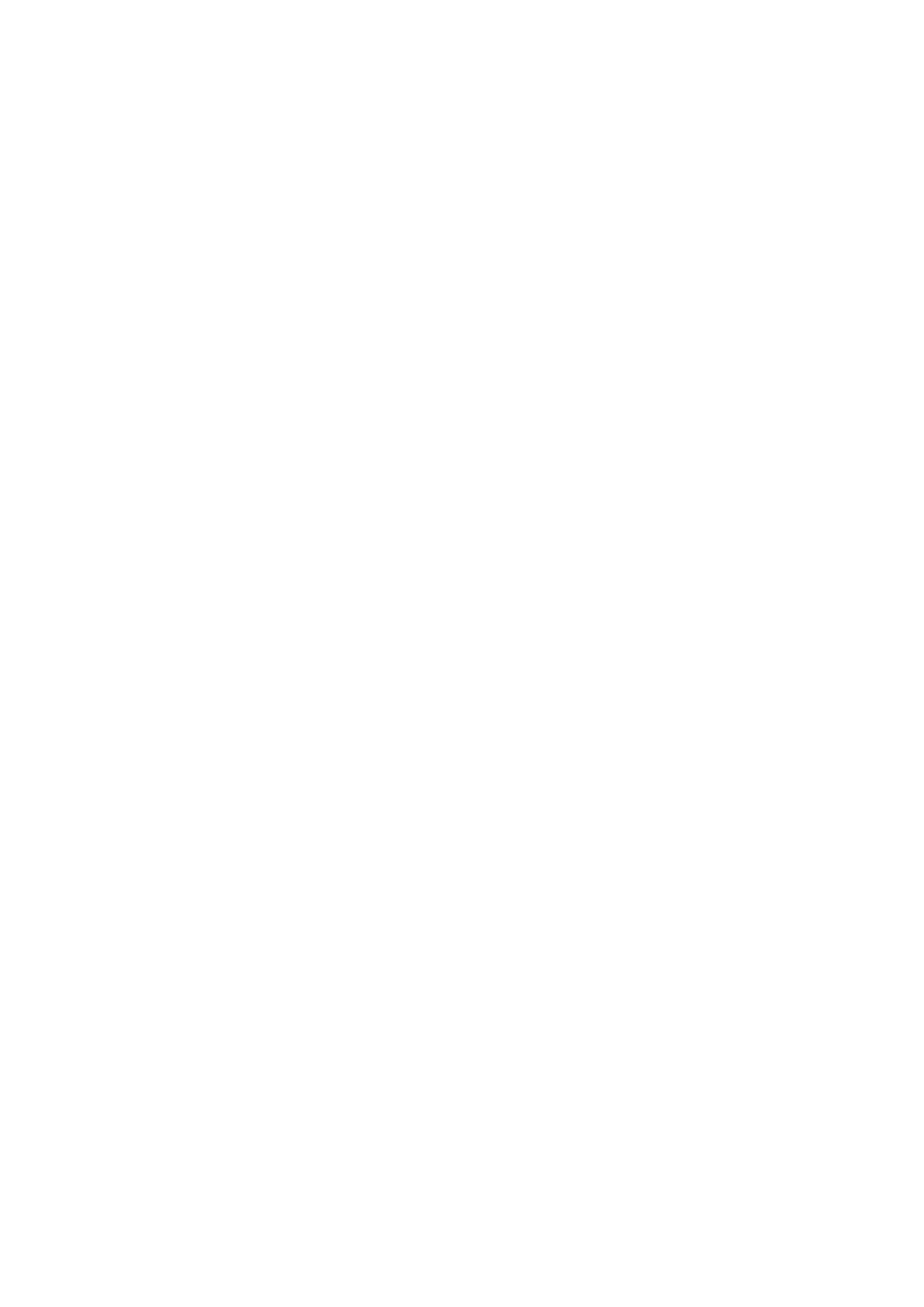# **Contents**

| 1. |     |                                                                           |  |  |
|----|-----|---------------------------------------------------------------------------|--|--|
|    | 1.1 |                                                                           |  |  |
|    | 1.2 |                                                                           |  |  |
|    |     |                                                                           |  |  |
|    |     |                                                                           |  |  |
|    |     |                                                                           |  |  |
|    | 1.3 |                                                                           |  |  |
|    |     |                                                                           |  |  |
|    |     |                                                                           |  |  |
|    |     | 1.3.3 National Centre for Information and Communication Technology in the |  |  |
|    |     |                                                                           |  |  |
|    |     |                                                                           |  |  |
|    |     |                                                                           |  |  |
|    |     | 1.3.7 The Companies and Stock Exchange Commission  247                    |  |  |
|    |     |                                                                           |  |  |
| 2. |     |                                                                           |  |  |
|    | 2.1 |                                                                           |  |  |
|    | 2.2 |                                                                           |  |  |
|    |     |                                                                           |  |  |
|    |     |                                                                           |  |  |
|    |     |                                                                           |  |  |
|    |     |                                                                           |  |  |
| 3. |     |                                                                           |  |  |
|    | 3.1 |                                                                           |  |  |
|    | 3.2 |                                                                           |  |  |
|    | 3.3 |                                                                           |  |  |
|    |     |                                                                           |  |  |
|    |     |                                                                           |  |  |
|    |     |                                                                           |  |  |
|    |     |                                                                           |  |  |
|    |     |                                                                           |  |  |
|    |     |                                                                           |  |  |
|    |     |                                                                           |  |  |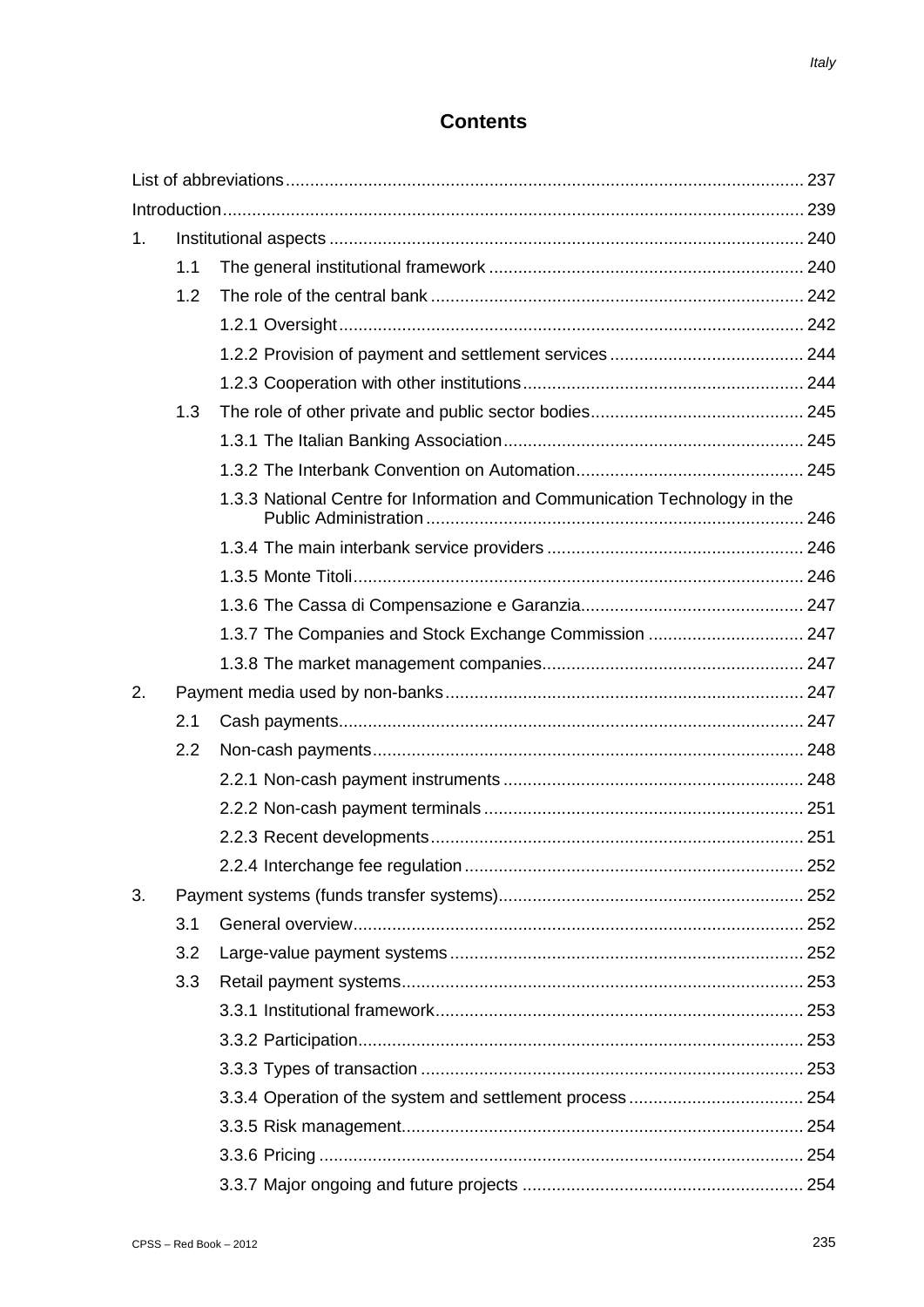| 4. |     | Systems for post-trade processing, clearing and securities settlement  255 |  |  |
|----|-----|----------------------------------------------------------------------------|--|--|
|    | 4.1 |                                                                            |  |  |
|    | 4.2 |                                                                            |  |  |
|    |     |                                                                            |  |  |
|    |     |                                                                            |  |  |
|    |     |                                                                            |  |  |
|    |     |                                                                            |  |  |
|    | 4.3 | Central counterparties and clearing systems: the Cassa di Compensazione e  |  |  |
|    |     |                                                                            |  |  |
|    |     |                                                                            |  |  |
|    |     |                                                                            |  |  |
|    |     |                                                                            |  |  |
|    |     |                                                                            |  |  |
|    |     |                                                                            |  |  |
|    |     |                                                                            |  |  |
|    | 4.4 | Securities settlement systems (SSS): Monte Titoli's Express II 259         |  |  |
|    |     |                                                                            |  |  |
|    |     |                                                                            |  |  |
|    |     |                                                                            |  |  |
|    |     |                                                                            |  |  |
|    |     |                                                                            |  |  |
|    |     |                                                                            |  |  |
|    |     |                                                                            |  |  |
|    | 4.5 |                                                                            |  |  |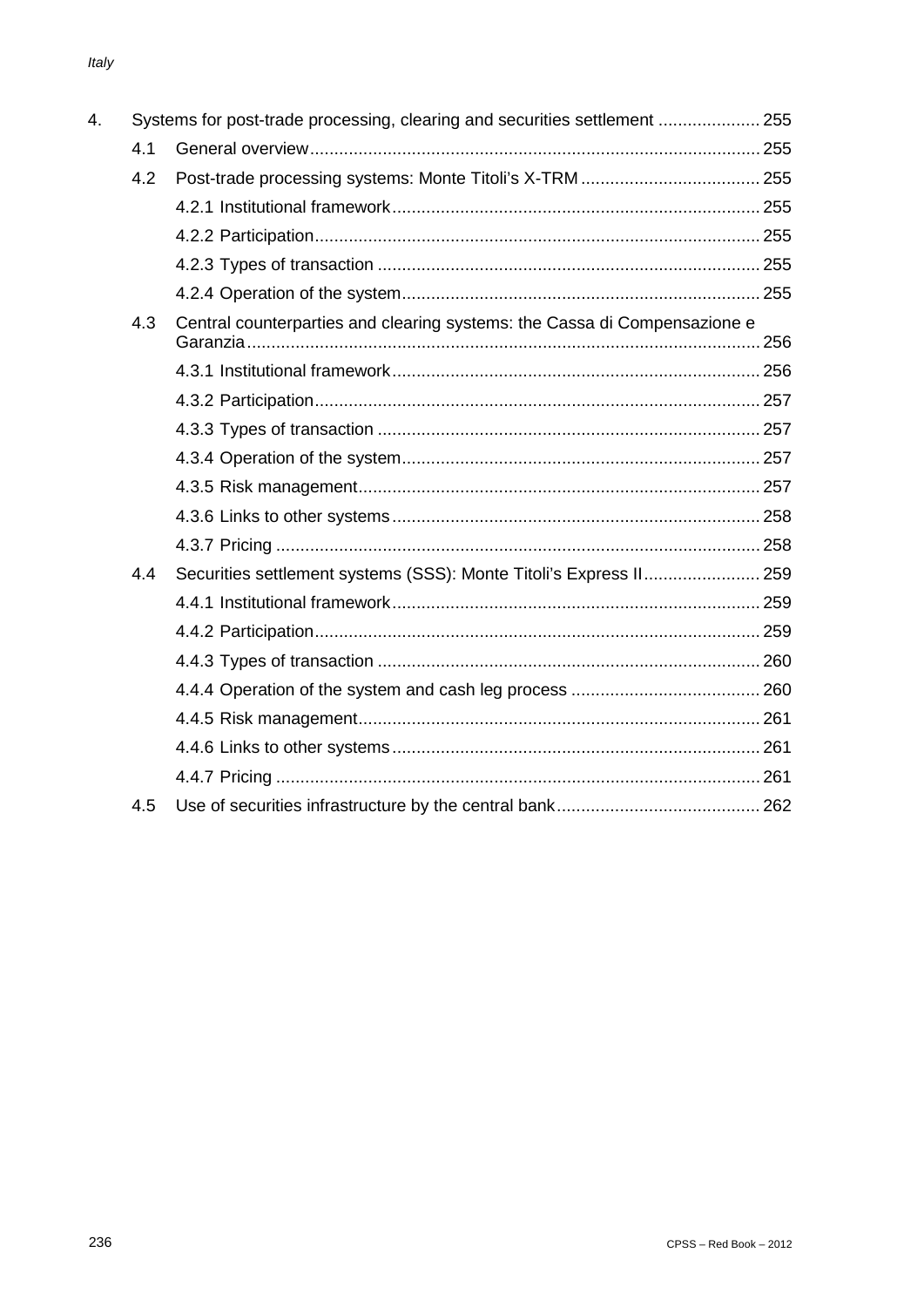# **List of abbreviations**

| ABI            | Associazione Bancaria Italiana                                                                      |
|----------------|-----------------------------------------------------------------------------------------------------|
|                | <b>Italian Banking Association</b>                                                                  |
| <b>BI-COMP</b> | Banca d'Italia Compensazione                                                                        |
|                | Bank of Italy Clearing System                                                                       |
| <b>BI-REL</b>  | Banca d'Italia Regolamento Lordo                                                                    |
|                | Bank of Italy real-time gross settlement system                                                     |
| <b>CABI</b>    | Centro Applicativo Banca d'Italia                                                                   |
| CAI            | Interbank database on cheques and payment cards                                                     |
|                | Centrale d'Allarme Interbancaria                                                                    |
| CC&G           | Cassa di Compensazione e Garanzia                                                                   |
| <b>CIPA</b>    | Convenzione interbancaria per i problemi dell'automazione                                           |
|                | Interbank Convention on Automation                                                                  |
| <b>CLFI</b>    | Consolidated Law on Financial Intermediation                                                        |
| <b>CNIPA</b>   | Centro Nazionale per l'Informatica nella Pubblica Amministrazione                                   |
|                | National Centre for Information and Communication Technology in the<br><b>Public Administration</b> |
| <b>CONSOB</b>  | <b>Companies and Stock Exchange Commission</b>                                                      |
|                | Commissione Nazionale per le Società e la Borsa                                                     |
| <b>CSM</b>     | Clearing and Settlement Mechanism                                                                   |
| Digitpa        | Ente nazionale per la digitalizzazione della pubblica amministrazione                               |
|                | National Centre for Information and Communication Technology in the<br><b>Public Administration</b> |
| <b>ICCREA</b>  | Istituto Centrale del Credito Cooperativo                                                           |
| <b>IDEM</b>    | <b>Italian Derivatives Market</b>                                                                   |
| <b>IDEX</b>    | Italian Derivatives Energy Exchange                                                                 |
| <b>EBA</b>     | <b>European Banking Association</b>                                                                 |
| <b>LDT</b>     | Liquidazione dei Titoli                                                                             |
|                | Securities net settlement process                                                                   |
| <b>MTS</b>     | Mercato Telematico dei Titoli di Stato                                                              |
|                | Screen-based market for government securities                                                       |
| <b>RIBA</b>    | Electronic bank receipts - Ricevuta Bancaria                                                        |
| <b>RNI</b>     | Rete Nazionale Interbancaria RNI                                                                    |
|                | National interbank network                                                                          |
| <b>SEPA</b>    | Single Euro Payments Area                                                                           |
| TARGET2        | Trans-European Automated Real-Time Gross Settlement Express<br><b>Transfer System</b>               |
| <b>TSP</b>     | <b>Technical Service Provider</b>                                                                   |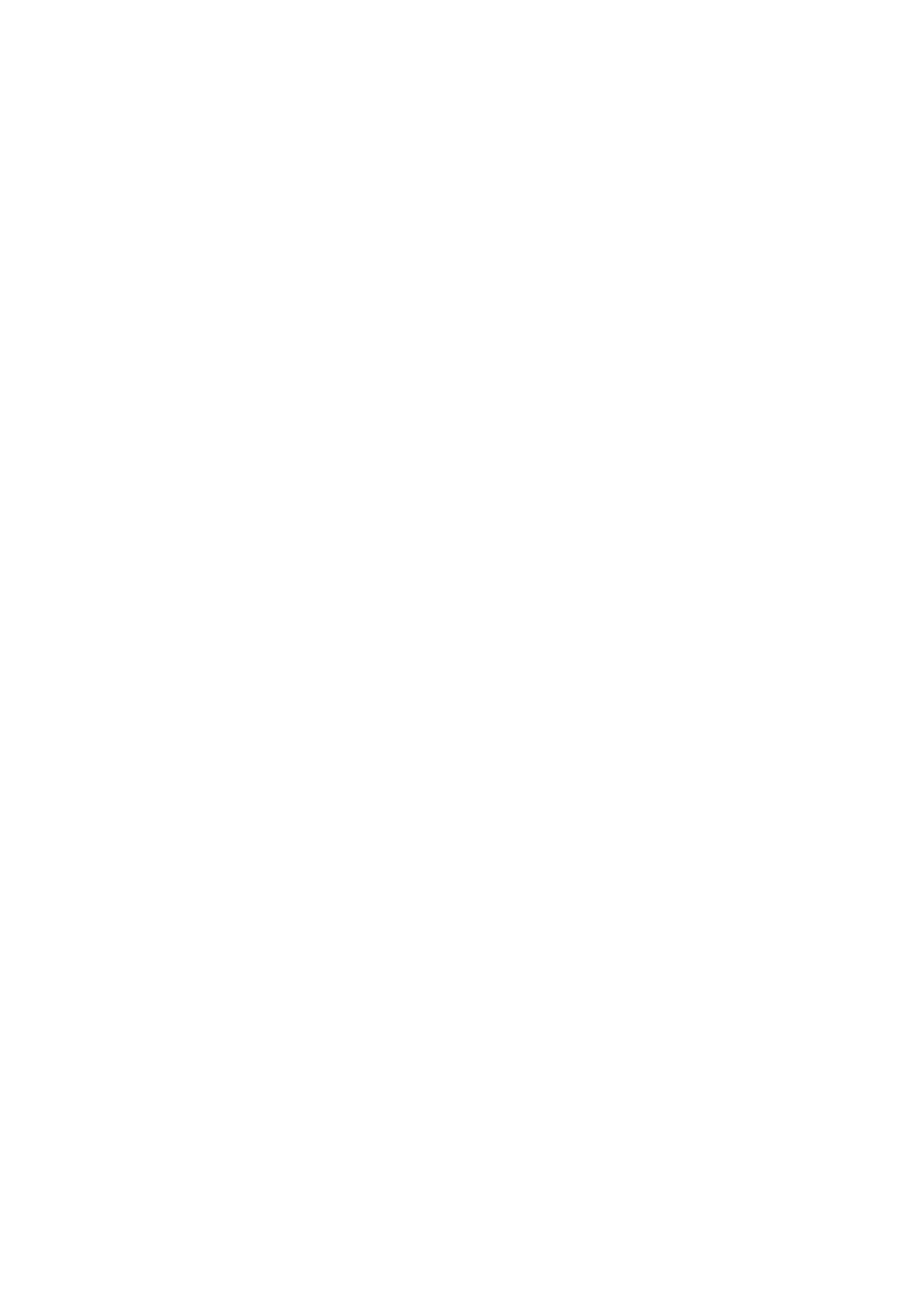### **Introduction**

The Italian payment system continues to evolve in response to European integration, developments in financial markets, technological innovation and initiatives launched by both public authorities and private sector bodies.

Changes to the institutional framework have ensued from legislative and regulatory measures aimed at (i) strengthening the reliability of the Italian payment system; (ii) encouraging the use of new payment instruments; and (iii) aligning Italian legislation with European regulations. Legislative measures have strengthened the oversight role of the Bank of Italy originally spelled out in Article 146 of the 1993 Banking Law, which entrusted the Bank of Italy with explicit responsibilities aimed at promoting the reliability of the payment system and fostering its efficiency. The law also provided for the Bank of Italy to issue specific regulations on payment systems. Such regulations were, in fact, issued in February 2004 to set the scope of the Bank of Italy's oversight activities for payment systems, relevant infrastructures and payment instruments.

The aims of this oversight function were extended by the Legislative Decree 11/2010, which transposes the EU's Payment Services Directive, into Italian law and reformulates Article 146 of the Banking Law for consistency with the Eurosystem's Oversight Policy. The new rules extend the objectives of the oversight function to user protection, redefining its scope and providing the Bank of Italy with the instruments for administrative control.

The process of European financial integration has reshaped the interbank payment system. Large-value payments are now settled through TARGET2, launched in 2007. Following the inauguration of the Single Euro Payments Area (SEPA), Italy's retail settlement system, BI-COMP, was adapted to handle pan-European credit transfers and direct debits and made interoperable with other clearing and settlement mechanisms across borders.

The advent of SEPA has also led to changes in the institutional framework governing the provision of payment services.

Legislative Decree 11/2010 transposing the Payment Services Directive into Italian law has broadened the range of entities (payment institutions) that are authorised to provide payment services in addition to the traditional intermediaries (banks and electronic money institutions) and it has also harmonised the rules for all payment services.

With a view to strengthening confidence in advanced, non-cash instruments, the decree offers incentives for the use of secure electronic instruments (eg by allowing merchants to offer discounts to customers who use such instruments). Other measures were also issued at the European Community level, notably EC Regulation 924 of 16 September 2009 on cross-border payments within the Union, which aims to modernise retail payment services and make the euro area more competitive.

The Consolidated Law on Financial Intermediation (CLFI) (Legislative Decree No 58 of 24 February 1998) provides that settlement and custody services for securities may be carried out by private companies. Against this legal background, the central depository service is provided by Monte Titoli, which is also the operator of the securities settlement process, Express II.

The CLFI also establishes the principle that the management and organisation of regulated markets are entrepreneurial activities and entrusts the Bank of Italy with surveillance functions for regulated markets relevant to the conduct of monetary policy.

With a view to strengthening financial systems against catastrophic events and to mitigating systemic risk, the Bank of Italy has worked with the main payment system stakeholders, technical service providers, market infrastructures and banking groups to assess the Italian financial system's state of preparedness for operational crises. In this connection, the Bank of Italy has promoted an ad hoc national coordination body to develop guidelines for reducing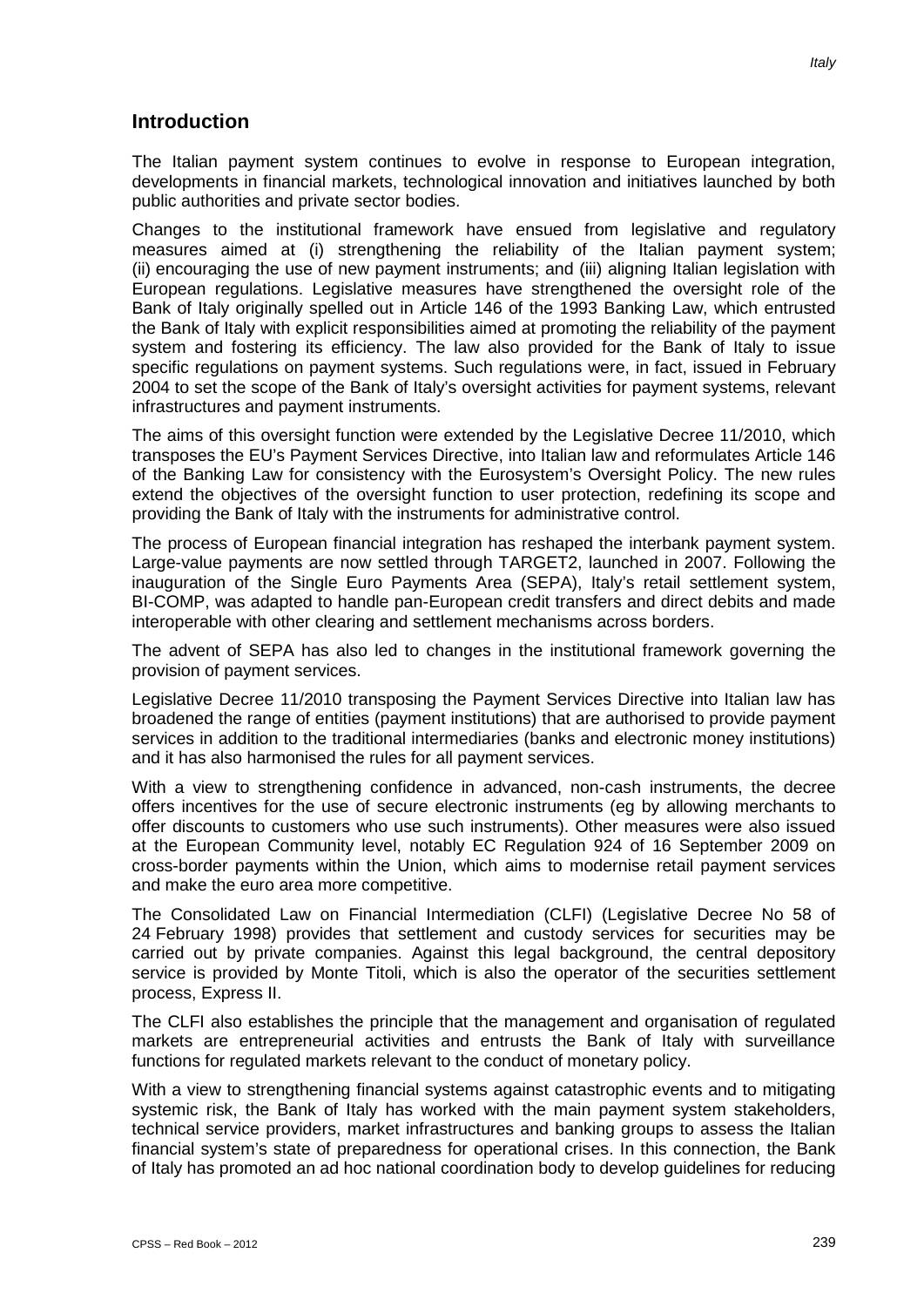systemic risk factors. With a mandate to assure business continuity in the Italian financial markets, this working group, known as CODISE, is co-chaired by the Bank of Italy and the Commissione Nazionale per le Società e la Borsa (CONSOB), the Italian stock exchange commission, and involves representatives from leading banking groups and infrastructures essential to the orderly working of the financial system.

# **1. Institutional aspects**

### **1.1 The general institutional framework**

The Bank of Italy is mandated by law to promote the smooth operation of the payment system and it is empowered to issue regulations for that purpose. The Bank issues provisions to clarify the objectives, scope and instruments of its oversight of payment systems. Within the Eurosystem, it also contributes to analyses and proposals concerning oversight, and participates in the committees where payment system issues are discussed.

The Bank's oversight activity covers public and private payment systems, infrastructures and payment instruments especially as regards (i) completion of monetary integration; (ii) maintenance of financial stability; and (iii) promotion of technological innovation.

Supervisory responsibilities for trading and post-trading infrastructures are assigned to CONSOB, but are shared to some degree with the Bank of Italy, which has sole supervisory powers over the organised trading of interbank funds, owing to their relevance to monetary policy. CONSOB acts in a regulatory and supervisory role in regulated markets other than wholesale markets for government bonds, with the aim of ensuring market transparency, orderly trading and the protection of investors. It has also regulatory powers with regard to post-trading that are exercised in agreement with the Bank of Italy.

With the support of the Bank of Italy, the Autorità Garante della Concorrenza e del Mercato, the antitrust authority, is responsible for antitrust issues relating to payment instruments.

The regulatory framework of the Italian payment system is based on the Italian Civil Code, the 1993 Banking Law (Legislative Decree 385 of 1 September 1993) and other specific laws, including the Codified Law concerning note-issuing banks (see Codified Law 204/1910 and the Bank of Italy's Statute with reference to bank transactions negotiated or executed by the Bank of Italy).

The Bank of Italy's interest in the proper functioning of the payment system and, in particular, of interbank systems stems from its role in the implementation of monetary policy and as supervisor of the banking system. The Royal Decree of 6 May 1926 gives the Bank of Italy exclusive responsibility for managing the clearing system for interbank payments.

The 1993 Banking Law, as amended by the Legislative Decree 11/2010, entrusts the Bank of Italy with explicit responsibilities and powers aimed at promoting the efficiency and reliability of the payment system. With regard to the transparency of banking services, the 1993 Banking Law gives the Bank of Italy the power to control the way in which commercial banks deliver the information they are required to provide to customers.

In order to prevent money laundering, Law 197/1991 authorises the Bank of Italy to supervise the activities of non-banks that operate in the payment system, including intermediaries that carry out funds transfers via payment cards.

The circulation of individual paper-based payment instruments (eg cheques) and the discharge of financial obligations (eg novation and bilateral netting) are governed by the provisions of the Civil Code and other specific laws (see Royal Decree 1345 of 21 September 1933, Legislative Decree 1736 of 21 December 1933 and Legislative Decree 507 of 30 December 1999).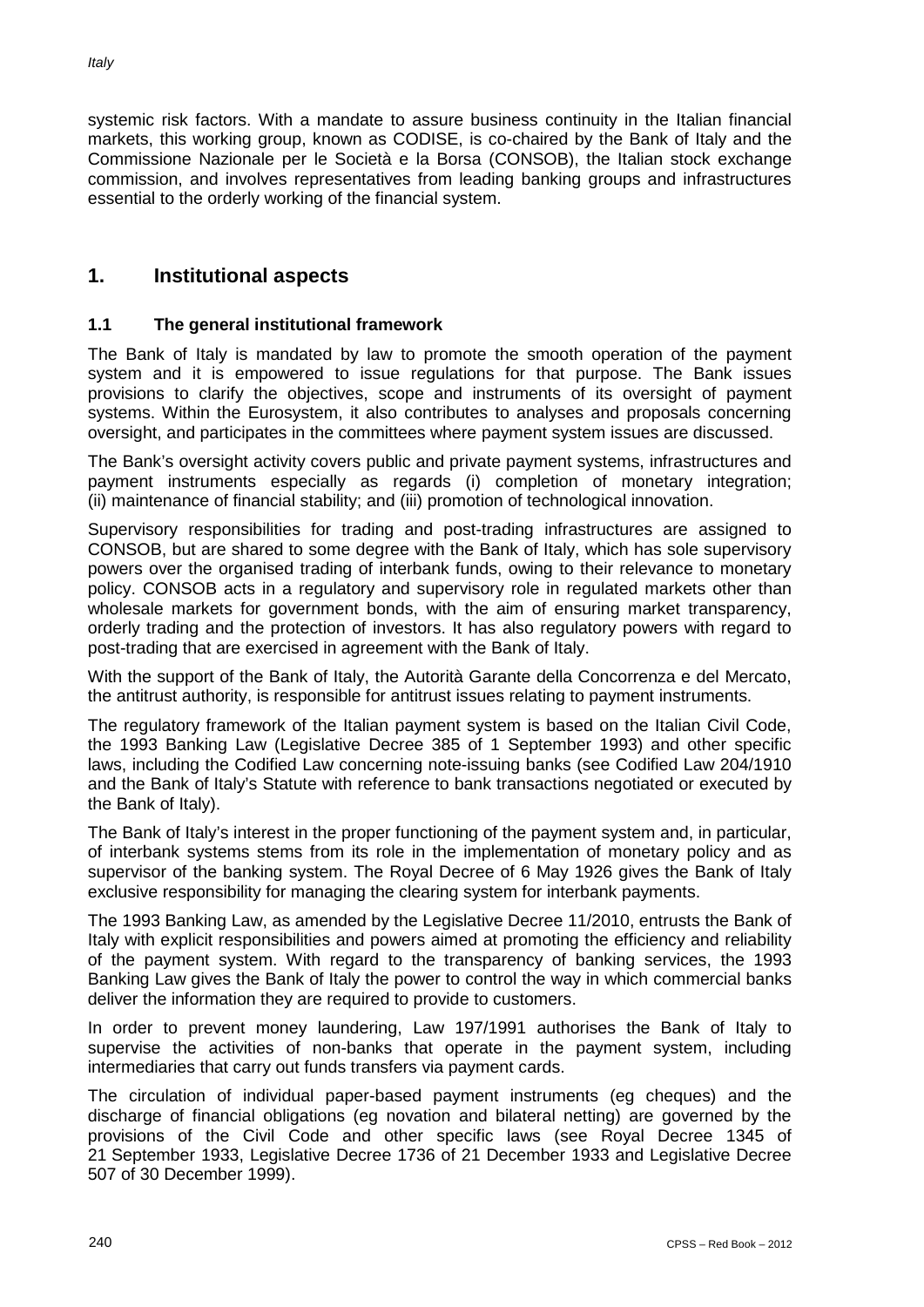The regulations governing cheques and electronic money were substantially revised by Legislative Decree 231 of 21 November 2007 on the circulation of payment instruments, which transposes the EC's Third Money Laundering Directive (2005/60/EC).

To enhance the security of cheques and confidence in their use, an interbank database on irregular cheques and payment cards was established by Law No 205 of 25 June 1999 and Legislative Decree No 507 of 30 December 1999, which amended the penalties imposed for writing bad or unauthorised bank or postal cheques. The database records the names of offenders who have drawn bad cheques or written cheques without authorisation as well as details of lost and stolen cheques. It also blacklists persons whose authorisation to use payment cards has been revoked.

Legislative Decree 48 of 24 March 2011 transposed into Italian law the provisions of Directive 2009/44/EC on settlement finality, amending Directive 1998/26/EC which in turn was transposed by Decree 210 of 12 April 2001.

More specifically, this Decree abolishes the zero hour rule<sup>1</sup> with regard to designated payment and securities settlement systems, introduces a special regime for guarantees given to the system and includes provisions to protect participants that settle securities trades on behalf of other intermediaries. It also assigns to the Bank of Italy the responsibility for collecting necessary information and distributing it to the competent authorities when an insolvency process is initiated.

The legal framework of the retail payment system BI-COMP is governed by a Bank of Italy regulation issued in November 2005 ("Regulation concerning the oversight of low-value payment systems" dated 11 November 2005) which lays down the general principles governing the system's operation and sets out the exchange of payment instructions for transmission to the "Dettaglio" sub-system as well as the process for determining multilateral clearing balances.

As regards the "Dettaglio" sub-system, the operational role of the Bank of Italy is limited to the phase where multilateral clearing balances are determined and transmitted for settlement. The market is responsible for the preceding phases (ie exchange of instruments and activities preparatory to determining the balances).

European Regulation 924/2009/EC provides that charges for cross-border payments within the Community are the same as those for payments in the same currency within a member state. It further stipulates that all banks in the EU have to be accessible for direct debits as from 1 November 2010.

Work is under way to transpose the European E-Money Directive (2009/110/EC) into Italian legislation. The E-Money Directive amends Directive 2000/46/EC on the prudential supervision of electronic money institutions, which was transposed by the Italian Law 39 of 1 March 2002 This law empowers the Bank of Italy to define prudential supervision requirements regarding the financial stability of such institutions and also to set oversight requirements for e-money instruments and systems. The 2009 Directive introduces a clear definition of electronic money and establishes that e-money institutions may carry, in addition to issuing electronic money, other activities, such as the granting of consumer credit, or operation of payment systems and that these additional business activities are subject to new requirements in terms of capital guarantees.

The legal framework for trading and post-trading infrastructures is governed by the CLFI, which sets outs regulations on (i) issuers of securities on regulated markets; (ii) financial intermediaries; and (iii) financial markets and the CSDs.

<u>.</u>

The zero hour rule provided that any transactions conducted by an insolvent institution after midnight on the date that the institution is declared insolvent are void.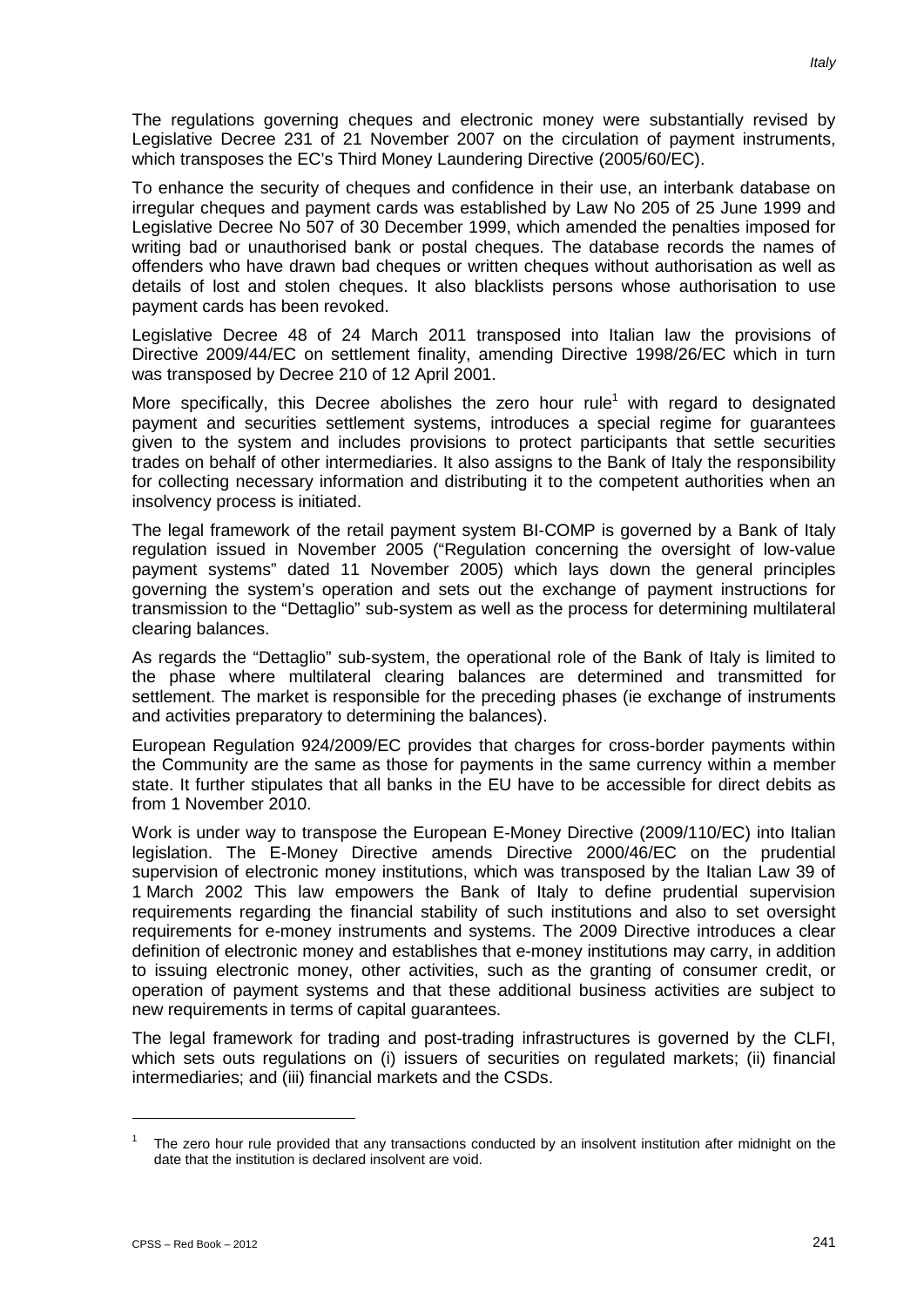The CLFI assigns the management functions of financial markets to private companies and the supervisory role to public authorities. The privatisation of financial markets and CSDs is specified in the CLFI (see Articles 61, 80 and 204), while the privatisation of settlement systems, particularly SSS and clearing houses, follows from general regulations issued on the basis of the CLFI (see Articles 69 and 70).

The legal framework of CSDs is completed by means of a number of rules on financial instrument dematerialisation established at the start of economic and monetary union. Dematerialisation is compulsory for all government bonds and private listed securities, and also for such financial instruments as may be specified by CONSOB and the Bank of Italy.

# **1.2 The role of the central bank**

The Bank of Italy is entrusted with oversight powers aimed at ensuring the efficient and reliable functioning of the payment system.

In Italy the central bank has traditionally played an important role in the direct provision of payment and settlement services with a view to enhancing the payment system's reliability and stability. The operational role of the Bank of Italy in the payment and securities settlement systems currently entails banknote issuance, the management of TARGET2 and BI-COMP, and the execution of government payments as a fiscal agent.

The Bank of Italy also supervises post-trading infrastructures and those financial and money markets that are relevant for monetary policy, ie the wholesale screen-based market for government securities, Mercato Telematico dei Titoli di Stato (MTS) and the screen-based interbank deposit market (e-MID).

# *1.2.1 Oversight*

As mentioned above, the oversight function is assigned to the Bank of Italy by Article 146 of the 1993 Banking Law (which concerns the oversight of payment systems and implemented by means of framework guidelines issued by the Bank. These guidelines specified the aims of that oversight, setting objectives for reliability (essentially, the prevention of operational and settlement risk) and efficiency (gauged on the basis of the speed and cost of the entire money transfer cycle), covering payment systems, infrastructure services and payment instruments (both traditional and innovative).

Article 146 was reformed by Legislative Decree 11/2010, which transposed the EU Payment Services Directive (Directive 2007/64/EC), into Italian law, for consistency with the Eurosystem's Oversight Policy Framework. The decree extended the objectives of the oversight function to user protection and redefined its scope, attributing to the Bank of Italy the instruments for administrative control and recognising that the Bank of Italy shares the oversight responsibilities on payment system assigned to the Eurosystem.

In line with the framework agreed at Eurosystem level, the Bank of Italy is assigned the lead role in supervising systems and payment instrument schemes legally incorporated in Italy. The Bank reports on its oversight policies, assessments and results to the ECB's Governing Council via the ECB's committee structure.

The Bank of Italy is also responsible for the local features of the TARGET2 system; it monitors the operations and risk exposures of participants that have settlement accounts with Bank of Italy by analysing system data.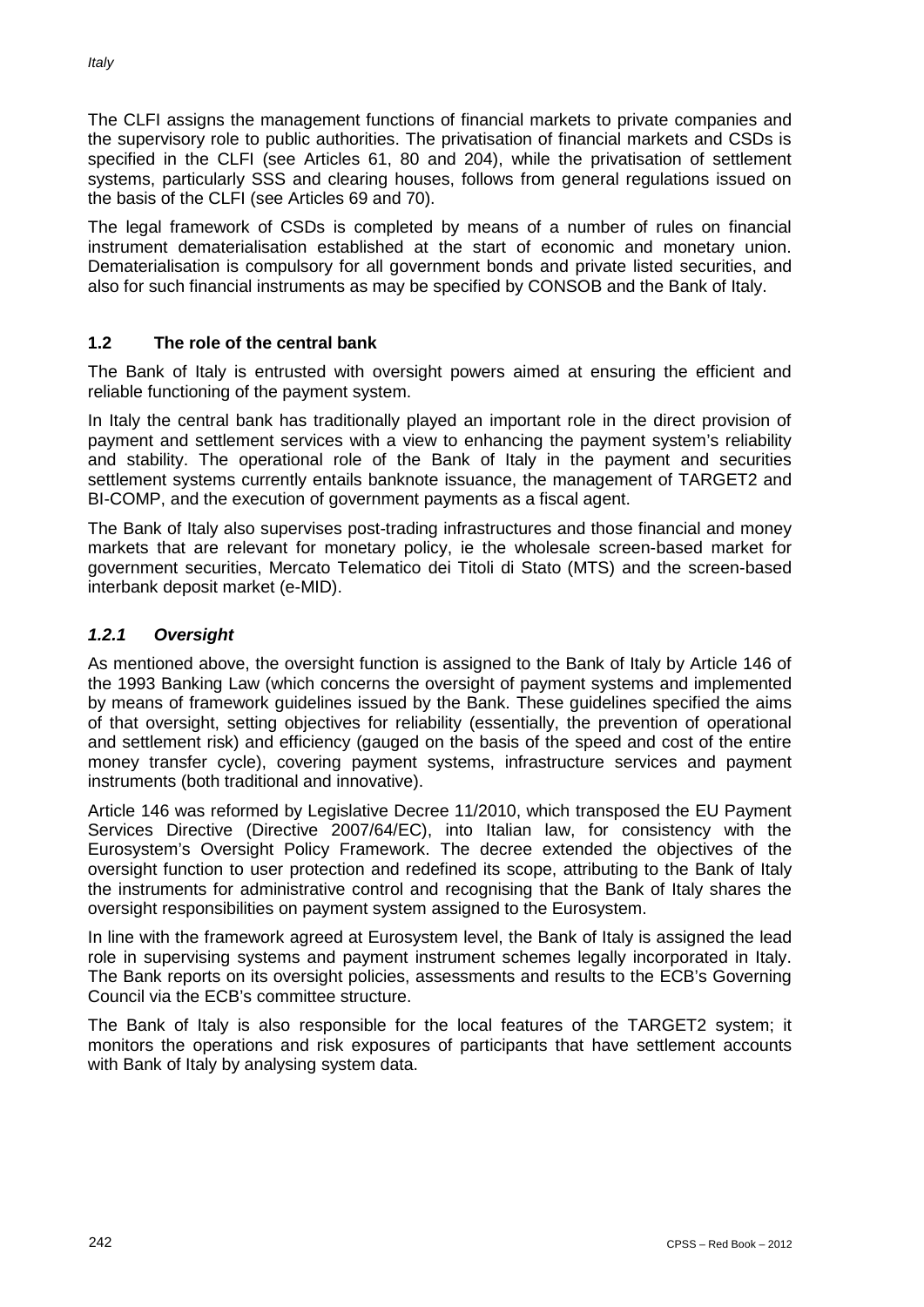The Bank of Italy monitors the compliance of the domestic card payment scheme, Consorzio Bancomat, with the standards of the Eurosystem Oversight framework.<sup>2</sup> It also participates in the Eurosystem's assessment of the Mastercard and Visa schemes, and in the assessment of TARGET2 and EURO1 compliance with the Core Principles on Systemically Important Payment Systems.

As part of its oversight activities, the Bank of Italy has undertaken various initiatives to promote the use of more innovative payment methods. These include the evaluation of a system for electronic money transfers and the implementation of a payment card anti-fraud scheme. The latter initiative was coordinated by the Ministry of the Economy's means-ofpayment Central Anti-Fraud Office.

The Bank of Italy's Market and Payment System Oversight Department has pushed for improvements in the transparency of payment service pricing and in the handling time for cheques and credit transfers. In this context, the Associazione Bancaria Italiana (ABI, the Italian Banking Association) has established the so-called PattiChiari project, through which Italian banks are encouraged to make public their business terms and conditions. Furthermore, a protocol between the ABI and the Italian Manufacturers' Association (Confindustria) has set standards for credit transfers in terms of price transparency and maximum handling time.

The oversight function of the Bank of Italy is involved in the authorisation process for Italian electronic money institutions (for which the Bank's Specialised Intermediaries Supervision Department is primarily responsible). Particular attention is paid to the security aspects of e-money, both at the national and at the Eurosystem level, where the Bank of Italy has contributed to the Electronic Money System Security Objectives (EMSSO) report on the security requirements for e-money schemes.

In 2003, the Bank of Italy issued its "Guidelines for the business continuity of systemically important payment infrastructures" following a consultation with major banking groups, financial market operators and infrastructures. Subsequently, the Committee for Business Continuity (CODISE) co-chaired by the Bank of Italy and CONSOB was set up, with a mandate to guarantee business continuity in the Italian financial markets. The working group involves representatives from leading banking groups and companies that manage infrastructure essential to the orderly working of the financial system.

To enhance its understanding of operational risks in the retail payments sector, in 2009 the Bank of Italy surveyed a significant sample of the Italian banking community on the role played by the technical service providers (TSPs) of financial intermediaries in retail payment systems. The aim was to gain insights into the role of TSPs in the retail payments sector and the perceived risks of outsourcing to them the handling of retail transactions.

The oversight function monitors the operations and risk management capabilities of the two "quasi-clearing and settlement systems" that manage the retail payments of cooperative banks (Istituto Centrale del Credito Cooperativo-ICCREA and Cassa Centrale Raiffeisen). The oversight function participates in the Eurosystem's oversight activity on correspondent banking, which is carried out through a biannual survey that also includes major Italian banks.

<sup>2</sup> According to the Eurosystem Oversight framework for card payment schemes, each card payment scheme should: have a sound legal basis under all relevant jurisdictions (Standard 1); ensure that comprehensive information, including appropriate information on financial risks, is available to all actors (Standard 2); ensure an adequate degree of security, operational reliability and business continuity (Standard 3); implement effective, accountable and transparent governance arrangements (Standard 4); and manage and contain financial risks in relation to the clearing and settlement process (Standard 5).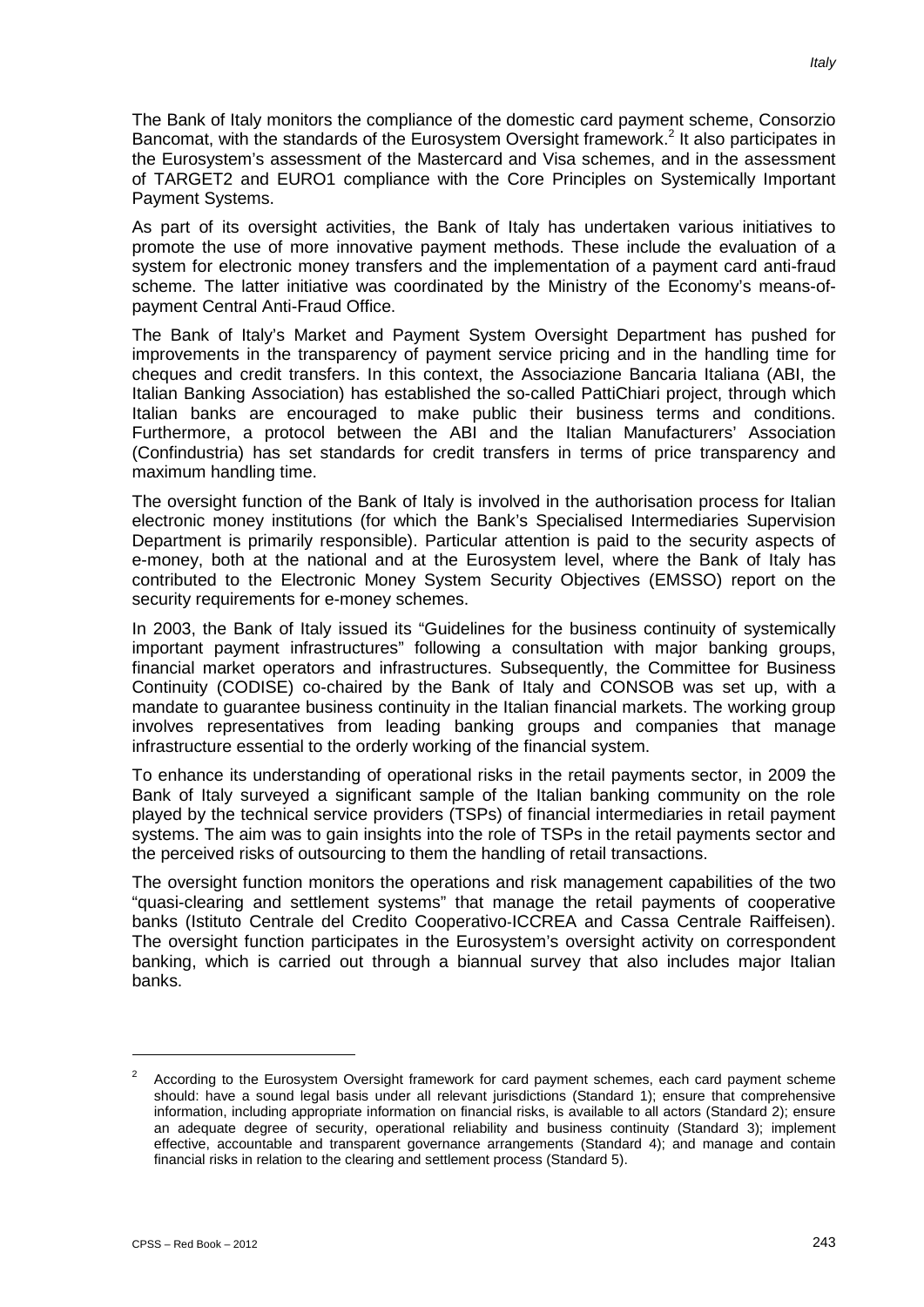In response to the July 2009 initiative of the G8 to lower the cost of remittances sent by immigrants to their home countries, the Bank of Italy, together with the World Bank, supported the launch of a website that allows the prices charged by money transfer companies and other operators to be compared.

According to the CLFI, the Bank of Italy has both regulatory and supervisory responsibilities for infrastructure (ie CSDs, SSS and clearing houses), as well as the authority to carry out on-site inspections and impose penalties. The Bank of Italy also supervises companies that own or manage settlement systems. Finally, with reference to trading infrastructures, the CLFI assigns the Bank of Italy a supervisory role in markets that are relevant to monetary policy (ie MTS, the wholesale screen-based market for government securities, and the screen-based interbank deposit market e-MID).

The Bank of Italy communicates its policy stance for the oversight function by disclosing its intervention plans and methods to market participants (ie financial intermediaries, service providers and market infrastructures). It keeps the public informed of its activities through its Report to Parliament and the Government – which is submitted annually pursuant to Law 262/2005 (as amended by Legislative Decree 303/2006) – as well as through its annual report, economic bulletins and website.

# *1.2.2 Provision of payment and settlement services*

The Bank of Italy's role in payment and securities settlement systems comprises the issuance of banknotes, the management of the pan-European system TARGET2 – jointly with the Deutsche Bundesbank and the Bank of France on behalf of the Eurosystem – the management of the BI-COMP net retail system and the management of government payments as a fiscal agent. The Bank's role as fiscal agent involves the execution of all payment orders issued by central government bodies, and the collection of all amounts due to the central government.

Following the ECB's March 2007 decision to implement a single European facility for securities settlement in central bank money, the Bank of Italy together with the Deutsche Bundesbank, the Bank of Spain, the Bank of France initiated the TARGET2 Securities (T2S) project.

Under the standard terms and conditions of the Eurosystem Reserve Management Services (ERMS), the Bank of Italy provides a gateway for correspondents to access TARGET2; it is also set to develop a number of services for cash and reserves management, securities custody and portfolio management.

# *1.2.3 Cooperation with other institutions*

The oversight activities of the Bank of Italy are often performed in cooperation with other authorities.

As regards relations with other national authorities, the oversight function analyses the payment system market and provides any necessary support to the Antitrust Authority on antitrust issues relating to payment instruments.

At the international level, the Bank of Italy contributes to cooperative oversight of the multicurrency Continuous Linked Settlement (CLS) system for foreign exchange, within the CLS Oversight Committee (OC) which is chaired by the Federal Reserve.

The Bank of Italy also participates in the SWIFT Cooperative Oversight Group (OG), which is the forum through which the G10 central banks and the ECB conduct their oversight of the global provider of financial messaging services.

The Bank of Italy shares its responsibilities for market supervision with CONSOB as regards clearing, guarantee, settlement and central depository systems for financial instruments (the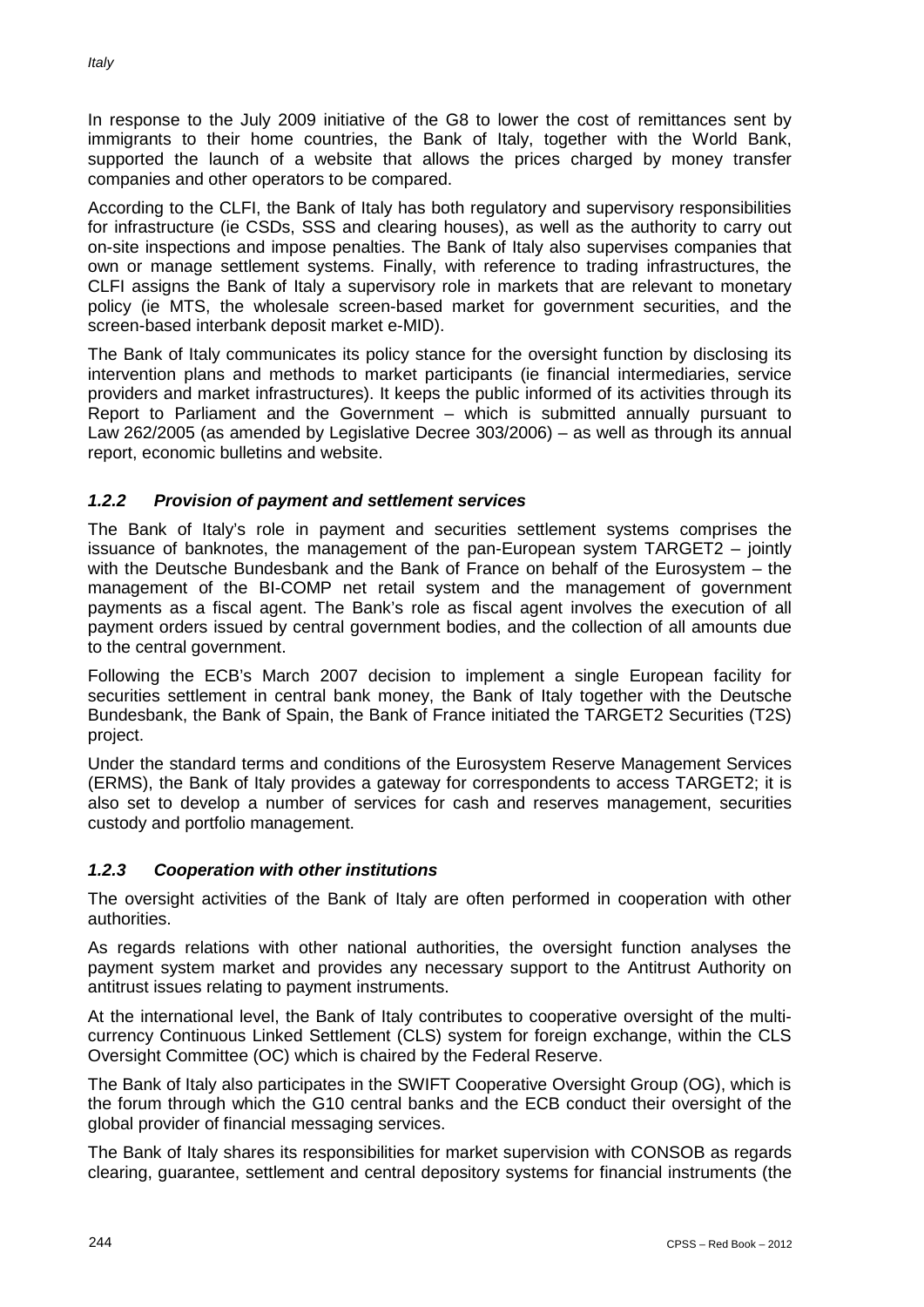so-called post-trading infrastructures) and markets relevant to monetary policy. The Bank of Italy has regulatory powers with regard to post-trading that are exercised in agreement with CONSOB.

Following the merger of the Borsa Italiana with the London Stock Exchange Group, the Bank of Italy, jointly with CONSOB, signed a memorandum of understanding with the UK's Financial Services Authority (FSA) that governs the cooperation and the exchange of information between the three authorities.

The Bank of Italy also cooperates with the French supervisory authorities with reference to the link in the Italian secondary government bond market, MTS, between the Cassa Compensazione and Garanzia and the French central counterparty, LCH.Clearnet SA.

# **1.3 The role of other private and public sector bodies**

The main providers of payment services are the banking system, the Italian Post Office and the Bank of Italy. In accordance with the 1993 Banking Law, banking activity consists in deposit collection on a public basis and the granting of credit. It is restricted to credit institutions, which are also authorised to carry out other activities subject to mutual recognition throughout the European Union (under Directive 2000/12/EC of 20 March 2000), notably the issue and management of payment instruments. As a result of merger activities, the number of banks has fallen significantly (from 1,064 in 1990 to 760 in 2010). At the end of 2010, there were 33,640 branches. The number of foreign banks stood at 75, with 296 branches.

Since February 1998, the Post Office has been a private company owned by the Ministry of the Treasury. It plays an important role in the field of retail payments. After growing rapidly in recent years, postal bank payment services now compete with those of the banking system. The bank and postal systems are deeply integrated: postal and bank cheques have been mutually accepted since July 2002, and the Post Office has been involved in low-value credit transfer processing since April 2000. Its banking and financial activities are regulated by Presidential Decree 144 enacted in May 2001, which places the Post Office under the same supervisory regime as banking and financial intermediaries.

According to Article 114–6 of the Banking Law (as amended by the Legislative Decree 11/2010), payment services may also be provided by e-money institutions and the newly defined payment institutions, as well as by traditional banking intermediaries.

# *1.3.1 The Italian Banking Association*

As the banking system's representative body, the ABI is responsible for coordinating interbank agreements and establishing uniform interbank operational and accounting methods. It promotes, in conjunction with the Bank of Italy, the broadest possible participation in interbank initiatives and the dissemination of information. The ABI participates in the SEPA, the migration programme for which is monitored by the Bank of Italy.

# *1.3.2 The Interbank Convention on Automation*

The Interbank Convention on Automation (CIPA) is tasked with planning initiatives for interbank communications systems and applications. It also coordinates the implementation of joint projects, particularly within the payment system. The CIPA comprises the Bank of Italy, which acts as chair and provides the secretariat, the ABI, 69 banks, and 11 other organisations and companies active in the interbank automation field.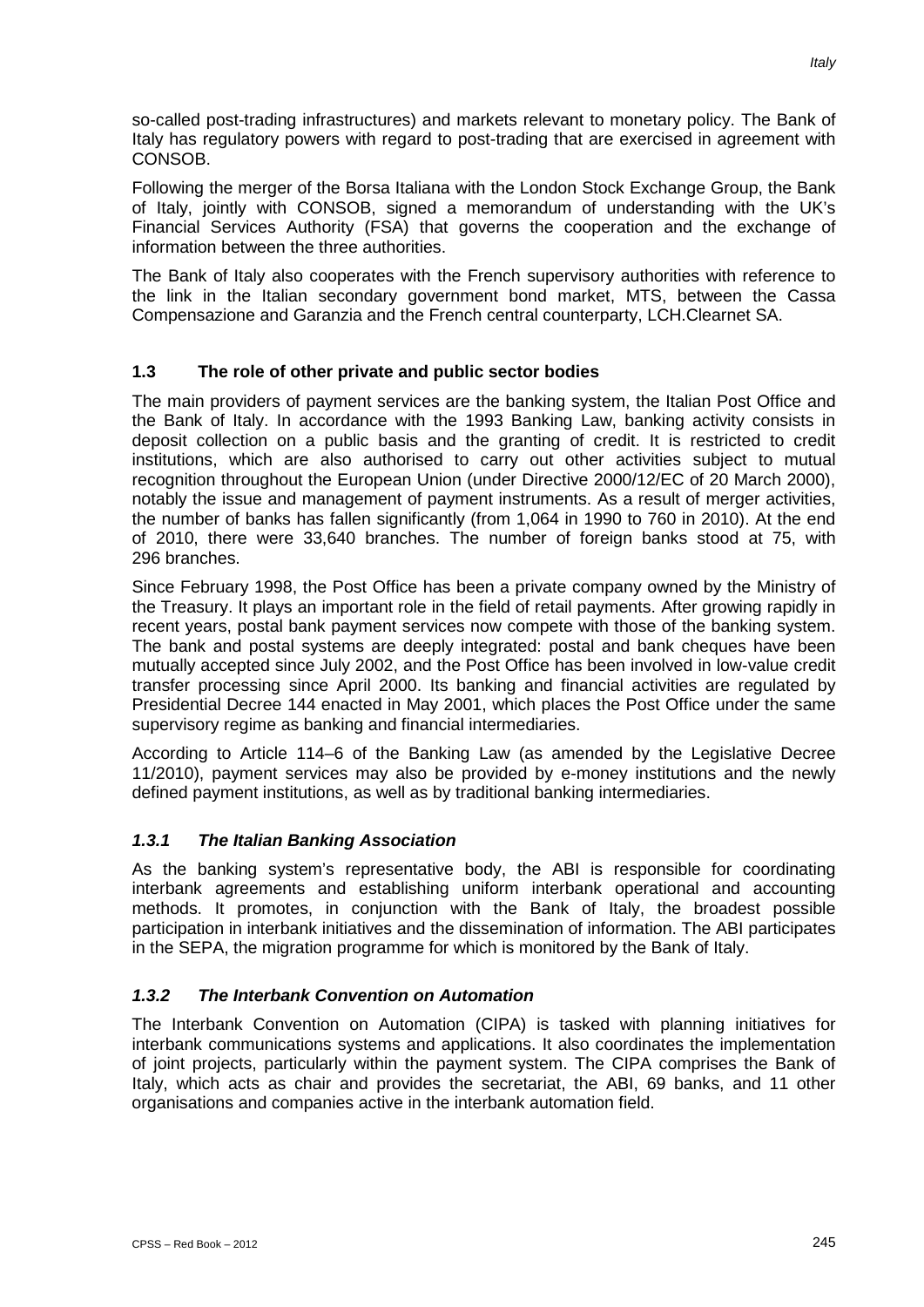# *1.3.3 National Centre for Information and Communication Technology in the Public Administration*

The National Centre for Information and Communication Technology in the Public Administration (Ente nazionale per la digitalizzazione della pubblica amministrazione – Digitpa), works to implement the policy guidelines set out by the Ministry of Innovation and Technology. The Bank of Italy works together with this authority, in accordance with the role assigned to the Bank of Italy by Presidential Decree No 137 of 7 April 2003, in laying down the rules for electronic funds transfers between private parties, between government bodies, and between the latter and the former.

# *1.3.4 The main interbank service providers*

SIA is one of the most important Italian service providers. It provides network services and interbank applications and technological platforms for banking and financial intermediaries and markets. It also provides clearing services for retail payments settled in BI-COMP and handles debit and credit cards At the beginning of 2000 the Bank of Italy ended its participation in SIA, which in 1999 had merged with CEDBorsa (a software company which managed stock exchange trading systems), thereby consolidating the management of IT systems for market and settlement systems. SIA is also the service provider for the infrastructure of the STEP2 system, which is owned and managed by the European Banking Association (EBA). In 2007 it merged with another infrastructure service provider (SSB), which is active in card processing.

# *1.3.5 Monte Titoli*

Monte Titoli is a company that offers the central custody and administration of transferable securities (shares and bonds), as well as securities settlement services. Since December 2002, Monte Titoli has been part of the Borsa Italiana Group, which merged into the London Stock Exchange Group in 2007.

In 1986, Law no 289/86, governing Monte Titoli's activity in private securities, established that this CSD was the only company authorised to administer private securities. But, from 1998, following the implementation of the CLFI, Monte Titoli was no longer considered to have a monopoly, as the new law invoked the principles of privatisation and liberalisation with a view to increasing competition (see Article 80 of the CLFI).

In August 2000, Monte Titoli was authorised to manage government bonds, which until then had been managed by the Bank of Italy; the actual transfer of government securities from the Bank of Italy to Monte Titoli took place at the end of 2000. Thus, both private and government securities are now managed by a single Italian CSD.

Dematerialisation has increased the importance of the CSD, as title to securities is now authenticated by means of book entry. In October 2000 Monte Titoli was authorised to operate the Express RTGS system, which started operating in parallel with the Liquidazione dei Titoli (LDT) process. However, LDT has since been replaced by the new Express II clearing and settlement system (see Section 4.3.1) introduced by Monte Titoli in January 2004. Monte Titoli also operates the daily matching correction system X-TRM, which manages the matching of transactions and the routing of matched transactions to the settlement services. The X-TRM system also establishes the bilateral balances between the CCPs participating in the SSS (Cassa di Compensazione e Garanzia (CC&G) and LCH.Clearnet; see Section 4.2.2) and their counterparts, and sends these balances to the settlement services.

In August 1998 the ECB included Monte Titoli in the list of securities settlement systems meeting the standards set by the European Monetary Institute (EMI) for the credit operations of the European System of Central Banks (ESCB).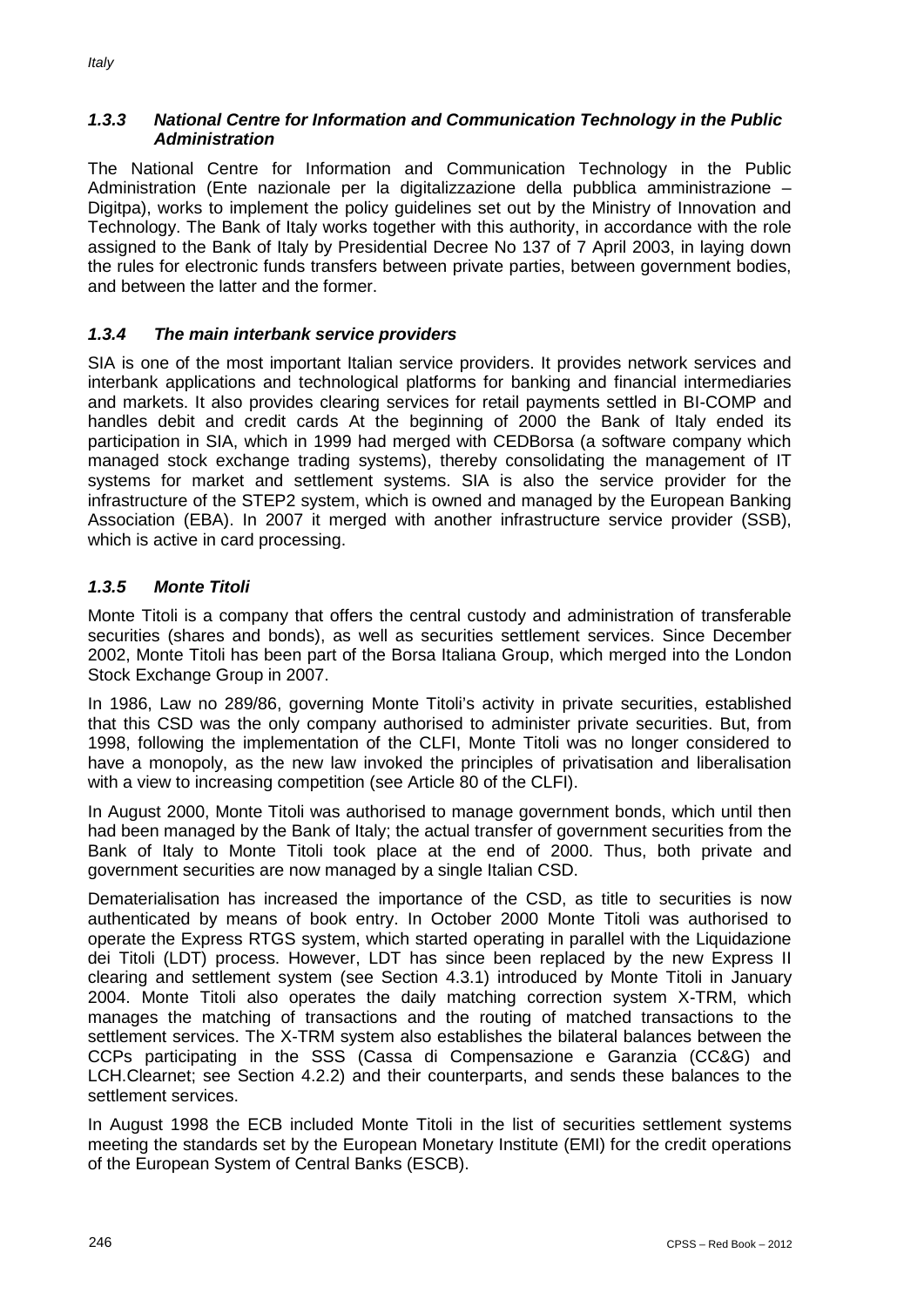### *1.3.6 The Cassa di Compensazione e Garanzia*

The CC&G acts as a central counterparty. The company is controlled by London Stock Exchange Group. The activity of CC&G, originally restricted to derivative financial instruments, also extends to the stock market, for which a central counterparty is mandatory, and to the markets for Italian government securities, where it is optional.

### *1.3.7 The Companies and Stock Exchange Commission*

CONSOB plays a regulatory and supervisory role in regulated markets other than the wholesale markets for government bonds. It seeks to ensure the transparency of markets, orderly trading and the protection of investors. It is also vested with regulatory and supervisory powers on guarantee, settlement and central depository systems.

In accordance with the CLFI, CONSOB may give authorisation to market management companies that fulfil certain requirements (see Article 63). It also plays a supervisory role in regulated markets and market management companies (see Articles 73 and 74). In the event of serious irregularities in the management of markets or in the administration of management companies, and wherever it is necessary for the protection of investors, CONSOB can adopt extraordinary measures to protect markets and management companies (see Article 75).

### *1.3.8 The market management companies*

Market management companies have a number of regulatory and supervisory responsibilities. In accordance with the CLFI (see Article 64), market management companies must (i) provide the structures and services necessary for the proper functioning of the market; (ii) manage the market from an operational point of view; (iii) be responsible for permitting, precluding or suspending trading for given intermediaries and financial instruments; and (iv) ensure compliance with any rules contained in insider trading laws (eg as regards the registration of operations and the distribution of relevant information subject to public disclosure requirements).

# **2. Payment media used by non-banks**

#### **2.1 Cash payments**

Since the introduction of the euro, legal tender in circulation in Italy comprises euro banknotes and coins. At the end of 2010, the amount of cash in circulation as a percentage of GDP was 9.3% (7.2% in 2006). The use of cash is still predominant: it has been estimated that in 2010 cash accounted for about 90% of all micropayments.

At the end of 2010, the ratio of the stock of currency in circulation to M1 was 15% (14% at the end of 2006).

However, the use of cash is on the decline for retail purchases, which is consistent with the spread of payment cards and other electronic means of payment. This trend is confirmed by the Bank of Italy's latest sample survey on Household Income and Wealth (referring to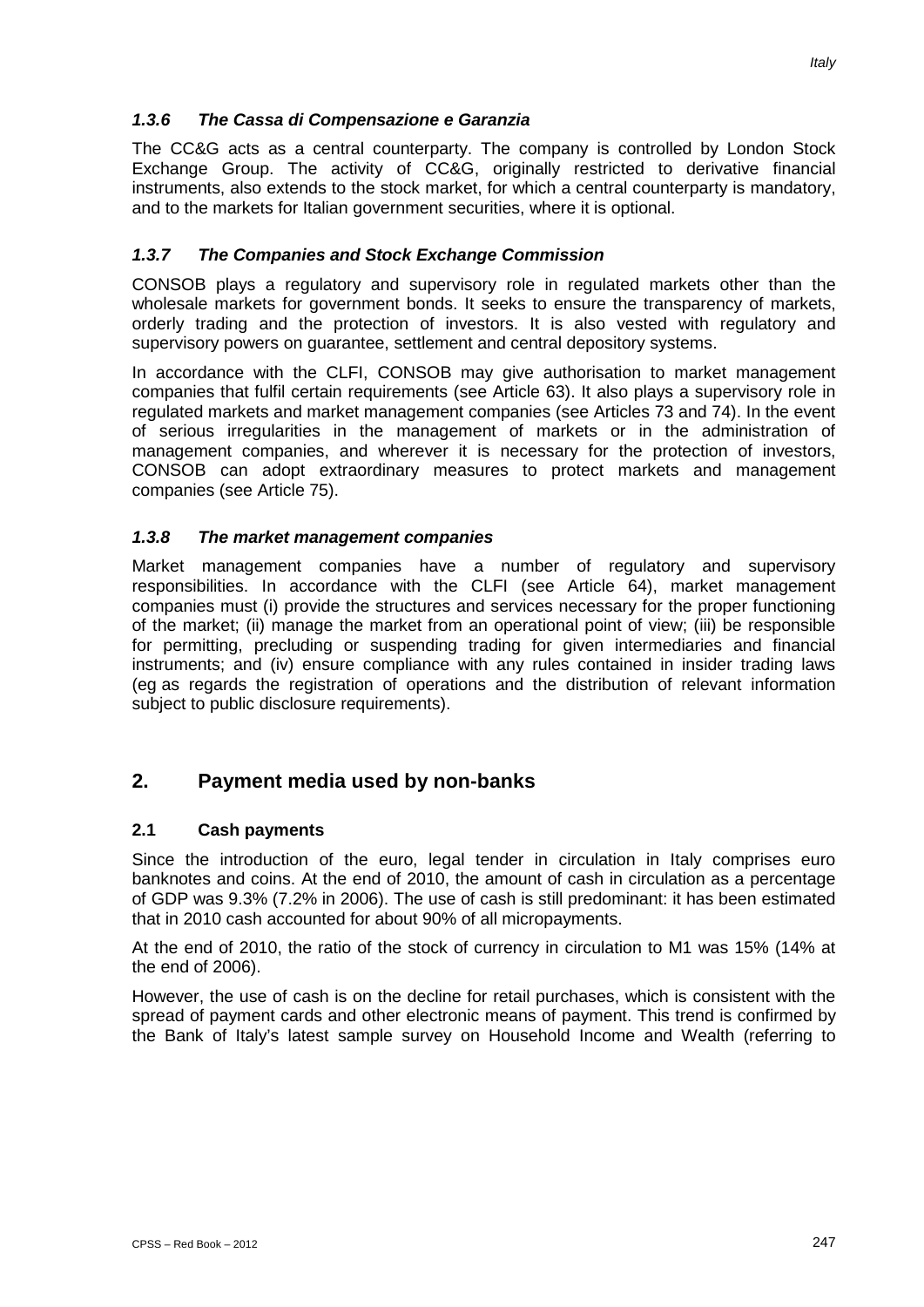2010),<sup>3</sup> which found that households' average monthly cash outlays had fallen to 44% of their total expenditure, from about 48% in 2006. 4

# **2.2 Non-cash payments**

In 2010, 66 transactions per capita were made using instruments other than cash (62 in 2006). They were made mainly by means of payment cards and credit transfers (respectively 27 and 20 transactions per capita in 2010; 22 and 18 in 2006), with an average value of around EUR 79 and EUR 6,000, respectively. Payment cards account for 40% of the total payments executed using instruments other than cash, showing an increase in recent years (from 35% in 2006).

The diffusion of payment instruments is quite diverse at a regional level: in southern Italy cards are much less used than in the north (16 versus 37 transactions per capita in 2010).

According to the above-mentioned sample survey on Household Income and Wealth, about 85% of Italian households have a current account. Again, this average figure conceals a considerable gap between northern (96%) and southern Italy (67%).

### *2.2.1 Non-cash payment instruments*

#### *2.2.1.1 Credit transfers*

In Italy, credit transfers are one of the most popular payment methods. They are widely used for retail transactions (eg the direct crediting of wages, salaries and pensions). In 2010, credit transfers amounted to EUR 7,938 billion (6,222 billion in 2006) in total value, with the number of transactions reaching 1,227 million (1,070 million in 2006).

Credit transfers are settled via two channels, BI-COMP and STEP2.

BI-COMP settles credit transfers with a value of less than EUR 500,000 through its retail subsystem; transactions with a value of more than that threshold are settled through TARGET2. Through BI-COMP, clearing system participants clear their credit and debit positions and transmit any outstanding multilateral balance to the TARGET2 system for settlement (see Section 3).

The BI-COMP clearing system manages domestic and SEPA credit transfers (SCTs). In 2010, some 6.3 million SEPA credit transfers were settled through BI-COMP, representing 1.7% of the total handled by the clearing and settlement system. This figure includes credit transfers transmitted by BI-COMP to the two mechanisms with which it has interoperability arrangements (Equens in the Netherlands and STEP.AT in Austria).

In 2010, STEP2, the pan-European automated clearing house (PE-ACH) for bulk payments in euros, settled 72% of the SCTs ordered by Italian banks. STEP2 processes credit transfers that comply with the convention on credit transfers in euros, ie retail payments of up to EUR 50,000 per transaction.

Convergence on the new SEPA pan-European standards, which began in January 2008 for credit transfers, is proceeding slowly, but there have been some encouraging signs: in Italy, in 2010 the pace of migration to the SEPA-standard credit transfer (SCT) accelerated from 1% in 2009 to 6%.

<sup>3</sup> See Bank of Italy, *Household Income and Wealth in 2010, Supplement to the Statistical Bulletin*, Rome, 25 January 2012.

The cash portion of household consumer spending is highest in the south, among the less-educated and in poorer households.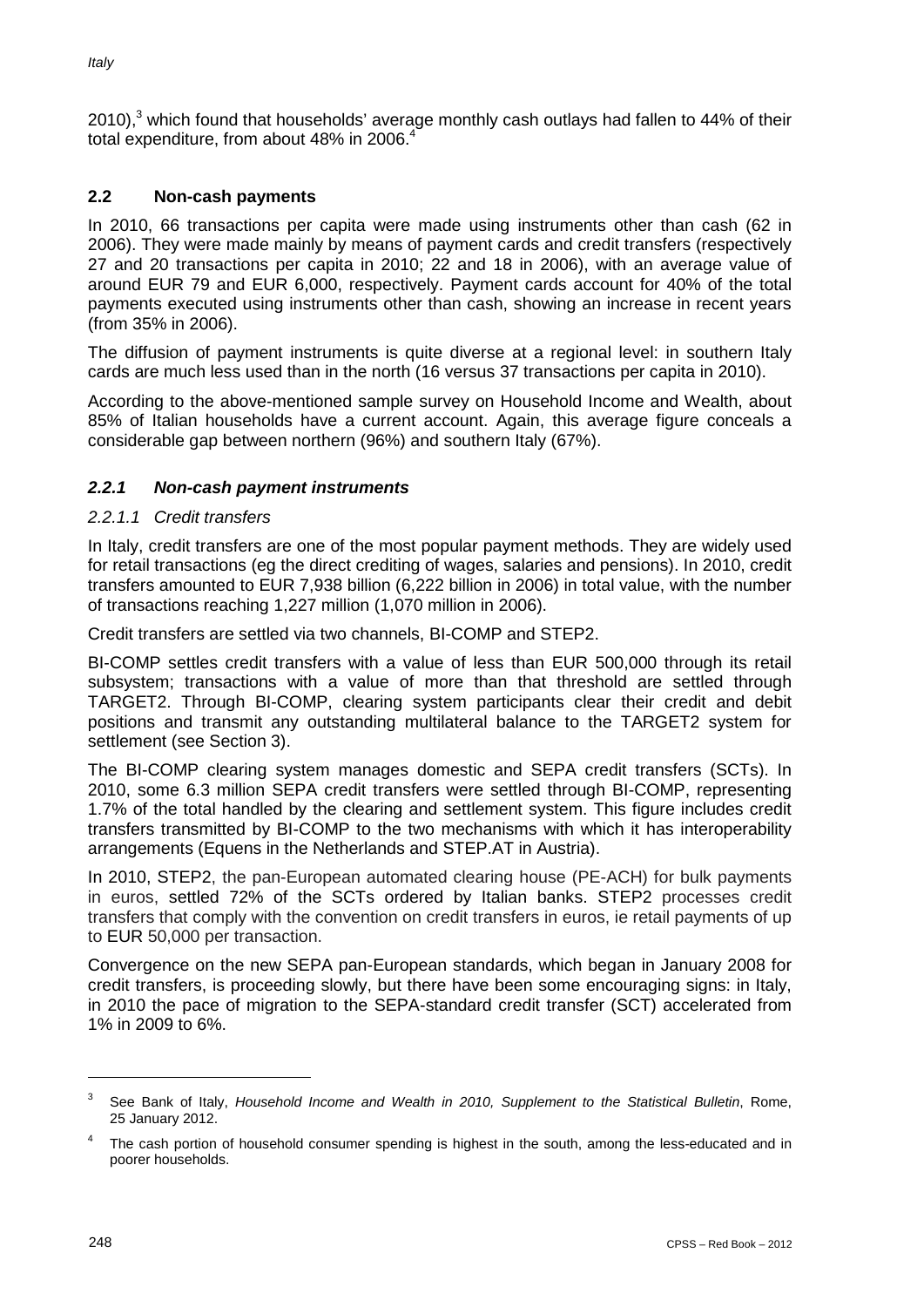# *2.2.1.2 Collection orders (direct debits and bank receipts)*

Collection orders are executed by banks. They are originated by creditors and may be executed by debtors via various payment methods: direct debits are carried out by means of pre-authorised debits of payers' current accounts; collections of bank receipts are executed through other payment methods.

Direct debits are used mainly by firms and families to collect recurrent low-value payments (eg utility bills). In 2010, 593 million direct debits were made (480 million in 2006) for a total value of EUR 365 billion (EUR 299 billion in 2006).

Bank receipts used by firms to collect trade and other credits are processed via an electronic bank process (Ricevuta Bancaria or RIBA).<sup>5</sup> RIBA's share of total collection order transactions fell from 39% in 2006 to 28% in 2010.

The new SEPA direct debit schemes (SEPA Direct Debit) became operational in November 2009. From November 2010, they have been effectively mandatory for all institutions already offering similar domestic debit services.

### *2.2.1.3 Bank cheques and banker's drafts*

The number of cheque transactions has fallen significantly in recent years. In 2010, 315 million cheque transactions were cleared (453 million in 2006), with a total value of EUR 842 billion (EUR 1,191 billion in 2006). From 2009 to 2010, the number of cheque transactions and their corresponding value decreased by a respective 6% and 7%. In 2010, cheques accounted for 8% of the total value of cashless transactions (14% in 2006). The marked decline is explained by the restrictions on cheque usage that were introduced by decree in 2008 to counter money-laundering. Since 2008, cheques must now be nonnegotiable, except in a few cases such as the option, if formally requested, of using a bank draft for amounts of less than EUR 5,000.

Low-value cheques (of up to EUR 5,000) and bank drafts are cleared through a truncation process based on electronic interbank messages in place of physical delivery. The BI-COMP local clearing subsystem clears paper-based cheques.

In addition, the Bank of Italy also issues cashier's cheques for amounts of between EUR 500 and EUR 500,000, against cash payments for the corresponding amount. This instrument is also used for certain non-recurring payments carried out by the central bank on behalf of public entities (eg tax refunds and severance pay to central government employees).

The use of such methods has declined with the increasing use of electronic payment orders to make government payments. The electronic order process was launched in 1999 with the aim of promoting the use of credit transfers to make government payments while cutting down on paper-based documentation. In 2010, about 98% of all government payments were made electronically. In the same year, the Bank of Italy issued around 315,000 cashier's cheques (compared with about 514,000 in 2006) for a total value of EUR 3,106 million (EUR 6,511 million in 2006).

### *2.2.1.4 Payment cards*

Efforts to promote the use of secure chip technology in payment cards accelerated in 2009 and in 2010. More than half the cards in circulation in Italy and about 85% of the country's ATM and POS terminals now comply with the standard. The replacement of magnetic stripe

<u>.</u>

<sup>&</sup>lt;sup>5</sup> From a statistical point of view the RIBA is classified under "other payments" in the ECB statistics since it does not represent a typical credit transfer or direct debit; the RIBA is a payment initiated by the payee without a preauthorisation under a payer's mandate.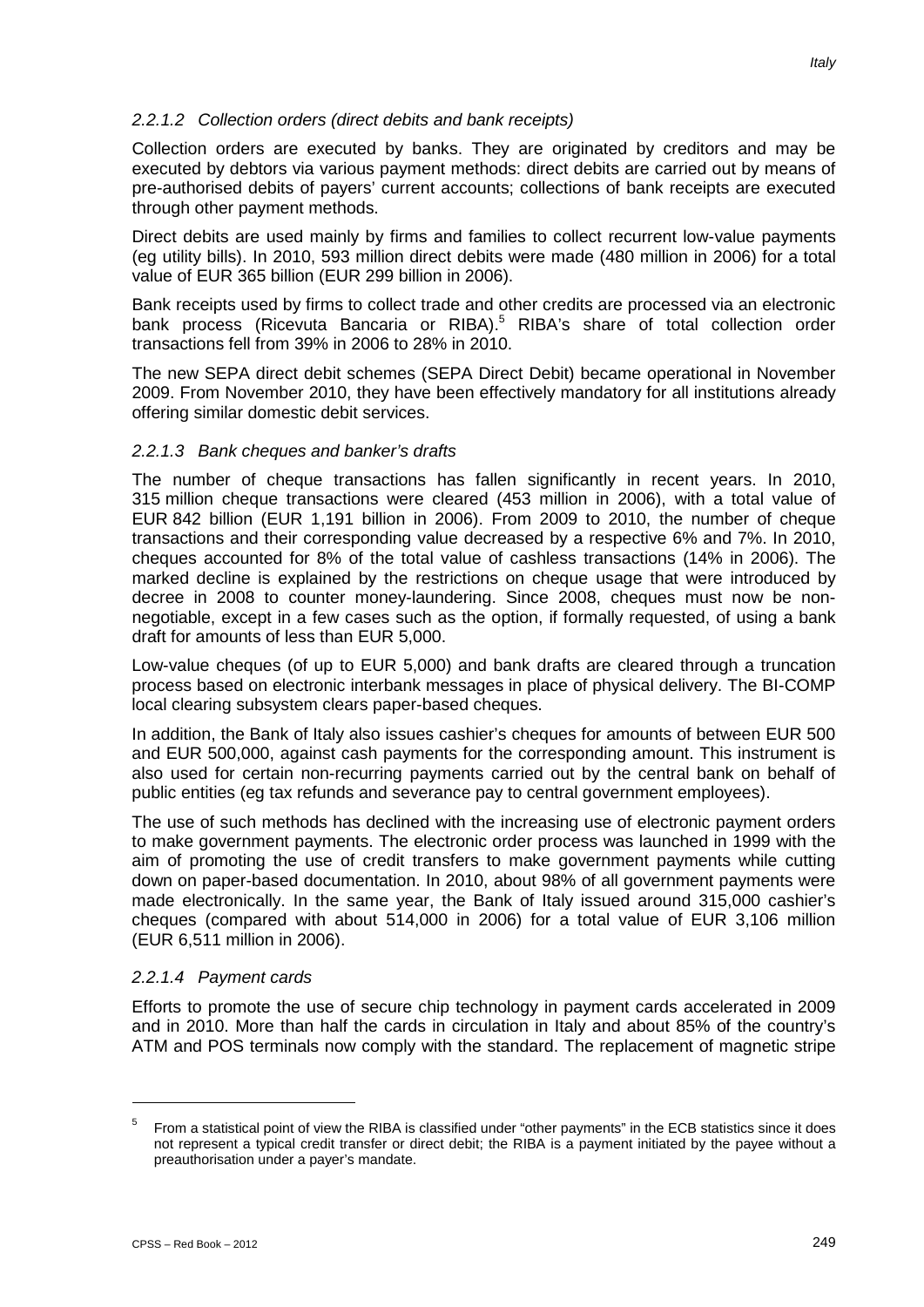with chip technology has helped significantly in combating fraud, as have effective preventive measures by intermediaries and special incentives for operators. Intelligent pricing by intermediaries can also encourage the wider take-up of electronic payment methods. In Italy, as elsewhere, payment card fees have come down in recent years.

### *Debit cards*

In 2010, about 37 million debit cards were in circulation, showing a slight increase over 2006 (1.5%). Almost all these cards can be used to execute both payments and cash withdrawals through the nationwide network of POS terminals and ATMs.

From 2006 to 2010, the number of debit card transactions increased by 14% (from 1,501 million to 1,704 million), thanks to the growing use of debit cards at POS terminals (up by 19%). The number of transactions at POS terminals per card rose from 22 in 2006 to 25 in 2010, while the number of withdrawals from ATMs increased by 8%. At the same time, the average value of each POS terminal transaction fell by 25% (EUR 93 in 2006; EUR 69 in 2010), while the average value of each ATM withdrawal rose slightly (from EUR 168 in 2006 to EUR 180 in 2010).

PagoBANCOMAT and BANCOMAT are the major nationwide debit card networks respectively for POS terminals and for ATMs. These systems provide a common infrastructure and a common set of rules and standards under a single trademark. The BANCOMAT consortium is responsible for organising and operating network facilities.<sup>6</sup> At the end of 2010, some 568 banks participated in the consortium.

Payments and withdrawals with debit cards are debited to the holder's account almost in real time. This means that holders must have the value of the purchase or the amount of the withdrawal on their account when the debit card is used. ATM transactions are processed through the retail subsystem and settled via BI-COMP.

### *Credit cards*

In 2010, some 34 million credit cards were in use in Italy (31 million in 2006), but only 43% were used at least once over the year (48% in 2006). In 2010, the number of transactions totalled 588 million (475 million in 2006), representing an average of 17 transactions per credit card (15 transactions in 2006).

Despite this recent increase in credit card circulation, credit cards are still less widely used in Italy than in other European countries. More widespread usage is limited by a continuing preference for cash and the use of debit cards at POS terminals.

In 2010, credit card expenditure accounted for 2.2% of per capita GDP, less than half the share held by ATM cash withdrawals (5.5%) and roughly equal to the share held by debit card POS expenditure (2.5%). In addition, even though cards are now accepted at an increasing number of outlets (especially in the retail sector), gaps in coverage persist in various Italian regions. Some retailers continue to be deterred by card commission charges and the work involved in authorising and processing payments.

The major nationwide credit card network (in both the issuer's and the acquirer's markets) is Carta Si SPA with around 800 participating banks. The network is linked to both Visa and Mastercard. A growing number of individual banks have launched proprietary cards directly linked to the international labels.

In 2008, the former Convention for the Management of the Bancomat Trademark (COGEBAN) became the BANCOMAT consortium. ABI founded COGEBAN in 1985 to foster the use of debit cards in Italy. BANCOMAT manages both the BANCOMAT and PagoBANCOMAT systems and owns the related trademarks.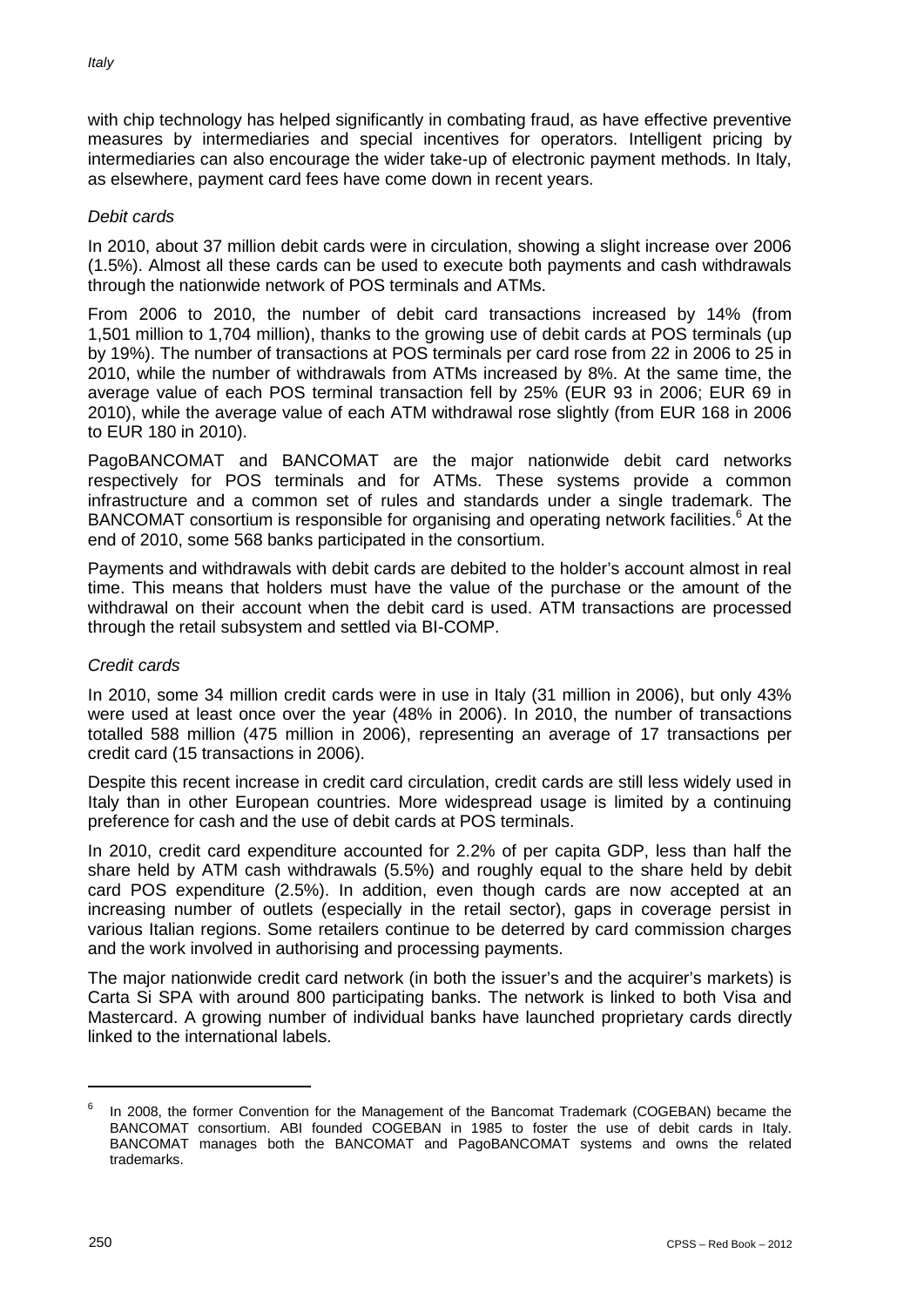#### *E-money and card payments over the internet*

Online transactions have expanded at very rapid rates in recent years, although they still account for only about 6% of all cashless payments. During 2010 they increased by 24%, which included growth of 24% in online credit transfers, 15% in online transactions using credit cards and 33% in those using pre-paid cards.

The number of prepaid cards in circulation has grown considerably in the last five years (from 4.5 million in 2006 to 12.4 million in 2010). Online transactions via prepaid cards accounted for about half of total prepaid card transactions in 2010.

A survey in 2009 found that a variety of economic agents are interested in the development of mobile payments for small amounts (micropayments). Remote services (via text messaging, for instance, or mobile internet applications) are expected to grow rapidly, as are contactless payment services at a later stage. An additional impetus for the development of such services will come from the eventual transposition of the new EU electronic money directive into national legislation.

### *2.2.2 Non-cash payment terminals*

At the end of 2010, there were 51,360 ATMs (43,820 at the end of 2006) and 1.5 million POS terminals (1.1 million in 2006). In recent years, the annual number of transactions per POS terminal has increased significantly (from 690 in 2006 to 1,083 in 2010), but usage is still limited in comparison with that of other industrialised countries and with the transaction volume of domestic ATMs.

Over 90% of ATMs are interconnected within the nationwide BANCOMAT network. Most POS terminals are linked to the PagoBANCOMAT network. Membership is open to any bank located in Italy that complies with the rules of the BANCOMAT consortium.

#### *2.2.3 Recent developments*

The new European regulatory framework on retail payments calls for a strategy to promote the use of cashless instruments and displace the use of cash, which continues to be a favoured medium of payment.

The Bank of Italy, together with the banking and financial community, is making special efforts in this direction. To this end, the Bank of Italy launched a survey on the costs of retail payments in 2009 with the aim of enhancing the general understanding of the cost efficiency of different payment instruments.

The transposition of the Payment Services Directive (PSD) into Italian law broadened, among other things, the range of entities (payment institutions) authorised to provide payment services in addition to the traditional intermediaries (banks and electronic money institutions). It also harmonised the rules for all payment services, speeding up the adoption of SEPA payment instruments (ie SEPA credit transfers and SEPA direct debits).

The SEPA project, launched in 2002 at the initiative of European banks, will increase the efficiency of payments within the EU and foster innovation. The migration to SEPA involves a wide range of participants: central banks, commercial banks, public administration, firms and consumers. 7

<sup>7</sup> The National SEPA Migration Committee is an ad-hoc organisation established in 2007 to guide and monitor the implementation of SEPA. Co-chaired by the Italian Bankers' Association (ABI) and the Bank of Italy, it includes representatives from the main categories of final users of payment instruments (corporates, public administration, merchants and consumers).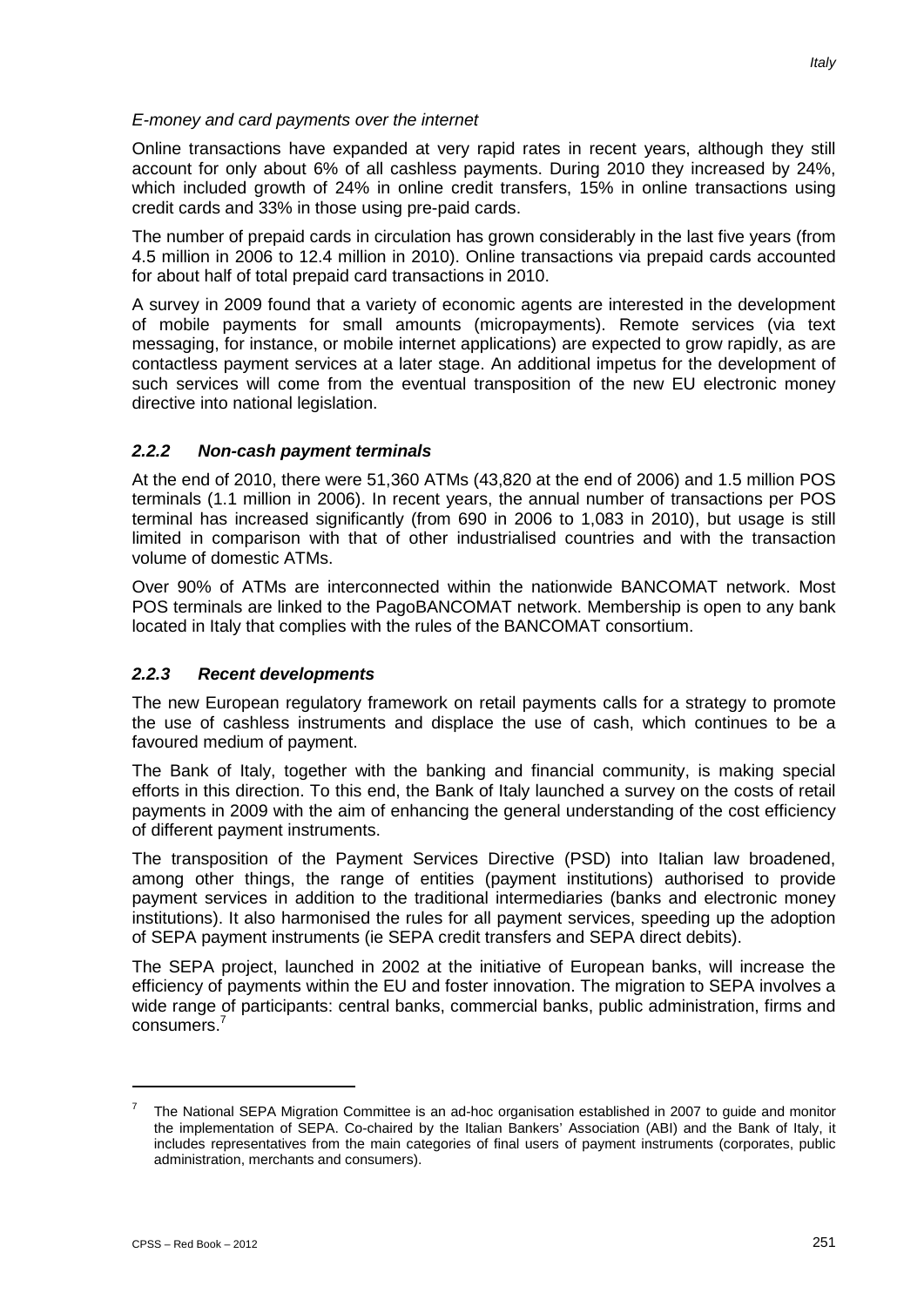The Bank of Italy, in cooperation with ABI, is already disseminating information on the implications of SEPA for the domestic payments system. As the provider of treasury services to the Italian government, the Bank of Italy is working with the Ministry of the Economy to adapt public payments to European standards. The first initiatives were taken in January 2008.

An additional boost to the automation of payment cycles has come from measures by the Italian government to bar public entities from accepting paper-based invoices. This move will also encourage government departments to use IT more intensively, as well as promote accounting transparency and up-to-date business practices.

# *2.2.4 Interchange fee regulation*

The European regulatory framework established by the PSD brings important changes to the regulation of national interchange fees. The transposition into national law of the PSD provisions on surcharging has resulted in a ban on surcharges. As stated by the Directive, the ban was introduced in order to take "into account the need to encourage competition and promote the use of efficient payment instruments".<sup>8</sup>

# **3. Payment systems (funds transfer systems)**

# **3.1 General overview**

Following two far-reaching reforms implemented in the 1980s and 1990s with a view to promoting settlement in central bank money by reducing recourse to correspondent accounts, boosting the efficiency of payment instruments and mitigating systemic risk, the Italian interbank payment system comprises two specialised systems: an RTGS system for large-value payments and a net system, BI-COMP, for retail transactions.

The first RTGS system, known as BI-REL, went live in 1997, with the aim of reducing systemic risk; in 1999 BI-REL became the Italian component of TARGET, the Eurosystem's large-value gross settlement system. A second-generation version of BI-REL – designed for more efficient and economical management of intraday liquidity – was launched in 2003. Finally, in 2008, the BI-REL system was replaced by TARGET2, the second-generation iteration of TARGET.

Following the launch of the SEPA, the BI-COMP net retail settlement system was made interoperable with other clearing systems across borders so that it could handle pan-European credit transfers and direct debits.

# **3.2 Large-value payment systems**

Please refer to the descriptive Red Book chapter on the euro area.

<sup>8</sup> According to the PSD, "In order to promote transparency and competition, the payment service provider should not prevent the payee from requesting a charge from the payer for using a specific payment instrument. While the payee should be free to levy charges for the use of a certain payment instrument, Member States may decide whether they forbid or limit any such practice where, in their view, this may be warranted in view of abusive pricing or pricing which may have a negative impact on the use of a certain payment instrument taking into account the need to encourage competition and the use of efficient payment instruments."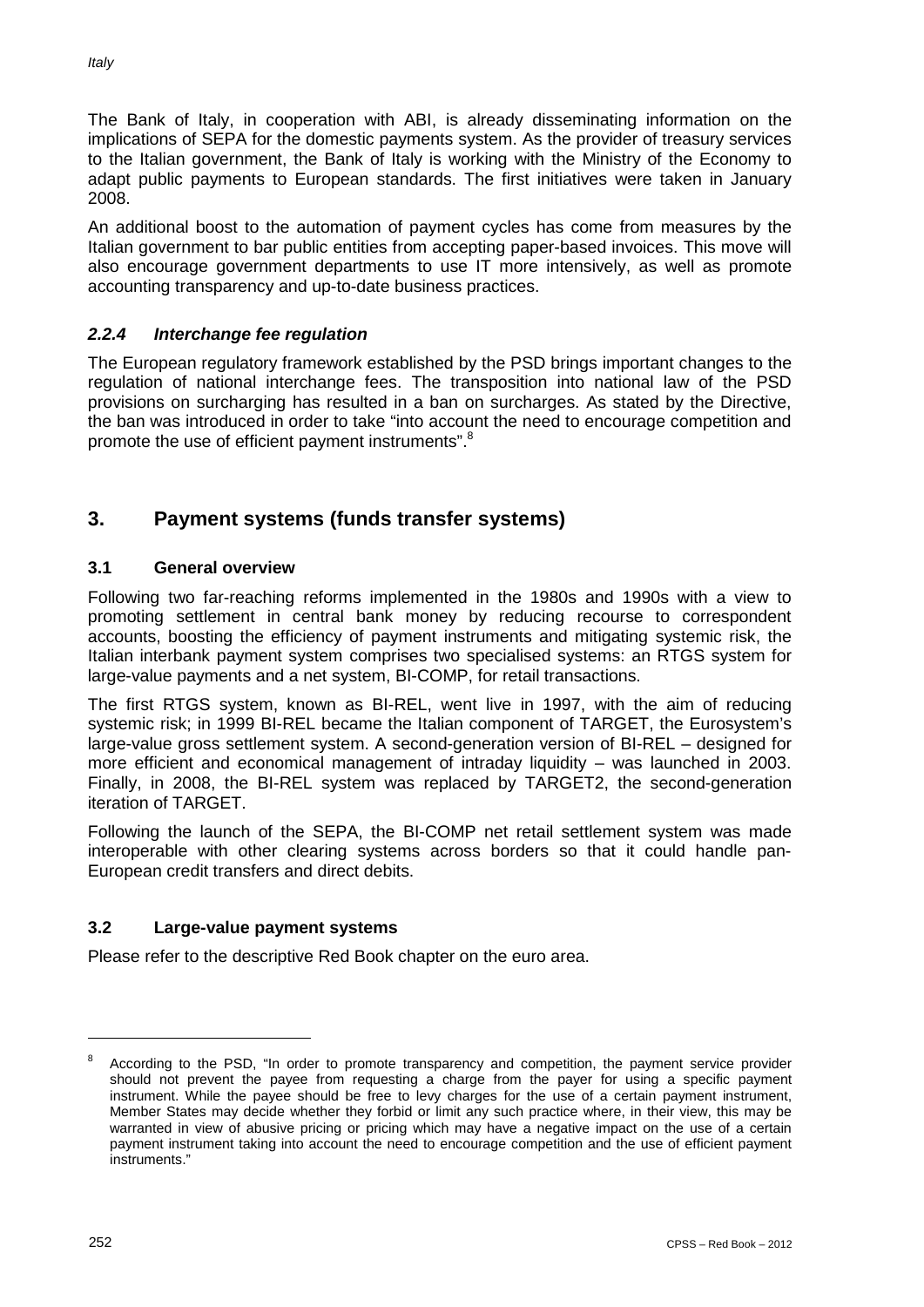### **3.3 Retail payment systems**

#### *3.3.1 Institutional framework*

The Bank of Italy manages the multilateral clearing and settlement component (BI-COMP) of the Italian retail payment system, which enables settlement in central bank money of euro retail payments using both electronic and paper-based instruments. The BI-COMP system consists of the local clearing and the retail subsystems and of the National Clearing Process. The local clearing subsystem performs the multilateral clearing of paper-based payments. The retail subsystem performs the multilateral clearing of electronic payments handled in an interbank process. The multilateral balances of each participant in the two subsystems are transmitted to the National Clearing process and contribute to the overall national multilateral balance, which is submitted for settlement in TARGET2. In 2010, the BI-COMP system settled 2 billion payments with a total value of about EUR 3,000 billion.

The current regulatory framework for the clearing and settlement of low-value electronic payments in Italy, which in 2010 represented 97.5% of the total retail payments in BI-COMP, is set out in a Provision of the Governor of Bank of Italy of November 2005. On this basis, "Assigned operators" conduct the activities preparatory to the multilateral clearing of electronic payments, while the operating activities of Bank of Italy are limited to calculating the multilateral clearing balances and their transmission for settlement in TARGET2. From a European perspective the Italian retail payment system can be regarded as a clearing and settlement mechanism (CSM) featuring the joint conduct of clearing and settlement activities by two different entities, namely (i) the "assigned operator" in charge of the clearing phase (CM); and (ii) the Bank of Italy (BI-COMP) which is responsible for the settlement phase (SM). At present there are three CSMs in Italy: SIASSB-BICOMP, ICBPI-BICOMP and ICCREA-BICOMP.

In compliance with the SEPA requirements<sup>9</sup> for infrastructures, the multilateral CSM ICBPI-BICOMP is able to interact – according to the  $EACHA<sup>10</sup>$  model – with other infrastructures processing retail payments in the euro area. At present, the system is linked with the Austrian STEP.AT system and the Netherlands' EQUENS-SE. In 2010, some 313,000 payments with a value of EUR 1.8 billion were processed through these links. The Bank of Italy also offers an intermediation service to the STEP2 system managed by EBA Clearing so that SEPA cross-border payments can be executed with participants in that system.

#### *3.3.2 Participation*

The following entities can participate in BI-COMP: central banks, domestic and foreign banks, technical infrastructures providing clearing and/or settlement services, treasuries or equivalent bodies of central and/or regional governments of EU member states or public sector bodies.

#### *3.3.3 Types of transaction*

The local clearing subsystem handles paper-based transactions between participants, such as bills of exchange, money orders, cashier's cheques, bank cheques, postal cheques, invoices, receipts and market paper. In 2010, the local clearing subsystem handled 51 million paper-based transactions with a total value of about EUR 1.5 billion. The retail subsystem

<sup>&</sup>lt;sup>9</sup> The four criteria set out by the Eurosystem for the SEPA compliance of infrastructures are: processing capability, interoperability, accessibility and choice for banks (Fifth Progress Report on SEPA, 20 July 2007).

<sup>&</sup>lt;sup>10</sup> The European Automated Clearing House Association, which has set technical standards for CSM interconnection.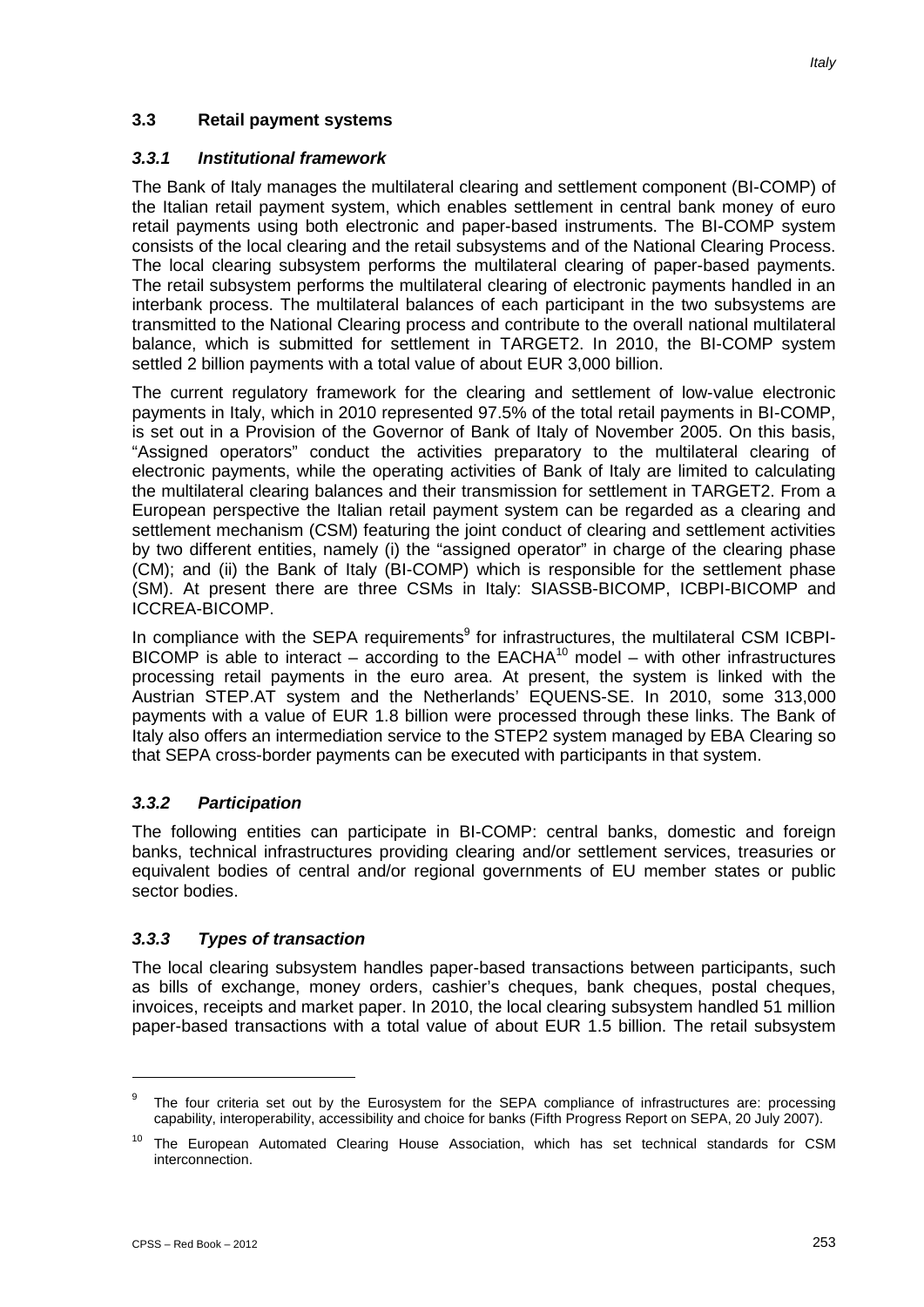handles electronic operations that include a set of specific and standardised (interbank) processes for different payment types. These include national and SEPA credit transfers,<sup>11</sup> national and SEPA direct debits<sup>12</sup> (Core and B2B), debit card operations (ATM and POS) and cheque truncations. In 2010, the retail subsystem handled 1.9 billion payments with a total value of about EUR 2.7 billion.

# *3.3.4 Operation of the system and settlement process*

For paper-based payments, the physical exchange of the documents (items) takes place in the Rome and Milan clearing houses. The accounting information is sent via the national interbank network, the Rete Nazionale Interbancaria (RNI), to the local clearing subsystem for the multilateral balance of each participant to be determined. Payments that do not entail the physical exchange of documents are submitted to the electronic interbank process. The CMs calculate for each process and each participant the net bilateral balances and send this information – via RNI – to the retail subsystem in which the multilateral balance is calculated and then transmitted to the National Clearing Process. In the National Clearing Process, the retail subsystem multilateral balance is added to the local clearing subsystem multilateral balance so that a final position for settlement in TARGET2 can be determined for each participant.

# *3.3.5 Risk management*

BI-COMP is compliant with the ESCB's security standards for retail payment systems. In the event of a participant default, an unwinding process is activated that proceeds from the calculation of bilateral balances. The process then isolates and removes the positions of the defaulting participant and calculates new bilateral balances *vis-à-vis* all other participants in order to allow settlement. To discourage delays in the settlement of the clearing systems, any participant (bank) that cannot settle its multilateral balances on time is penalised (if settlement is delayed by more than 10 minutes).

# *3.3.6 Pricing*

The annual fee paid by direct participants for BI-COMP's settlement service is calculated on the cost recovery principle. In addition, a unit fee is charged for each paper-based item presented to the local clearing subsystem. As regards clearing services provided by assigned operators, the fee structure usually varies according to the type of payment instrument used and is published on each operator's website.

# *3.3.7 Major ongoing and future projects*

The Bank of Italy continues to conform the retail payments system to the Eurosystem requirements for SEPA infrastructures. In addition, the Bank of Italy is at the planning stage for the Centro Applicativo Banca d'Italia (CABI) project, which will allow the Bank to execute all the activities preparatory to the clearing of electronic payments. In effect, this will give the Bank of Italy the capability to operate a CSM in its own right. CABI should start operations by the end of 2011.

<u>.</u>

 $11$  Since 28 January 2008.

<sup>&</sup>lt;sup>12</sup> Since 1 November 2009.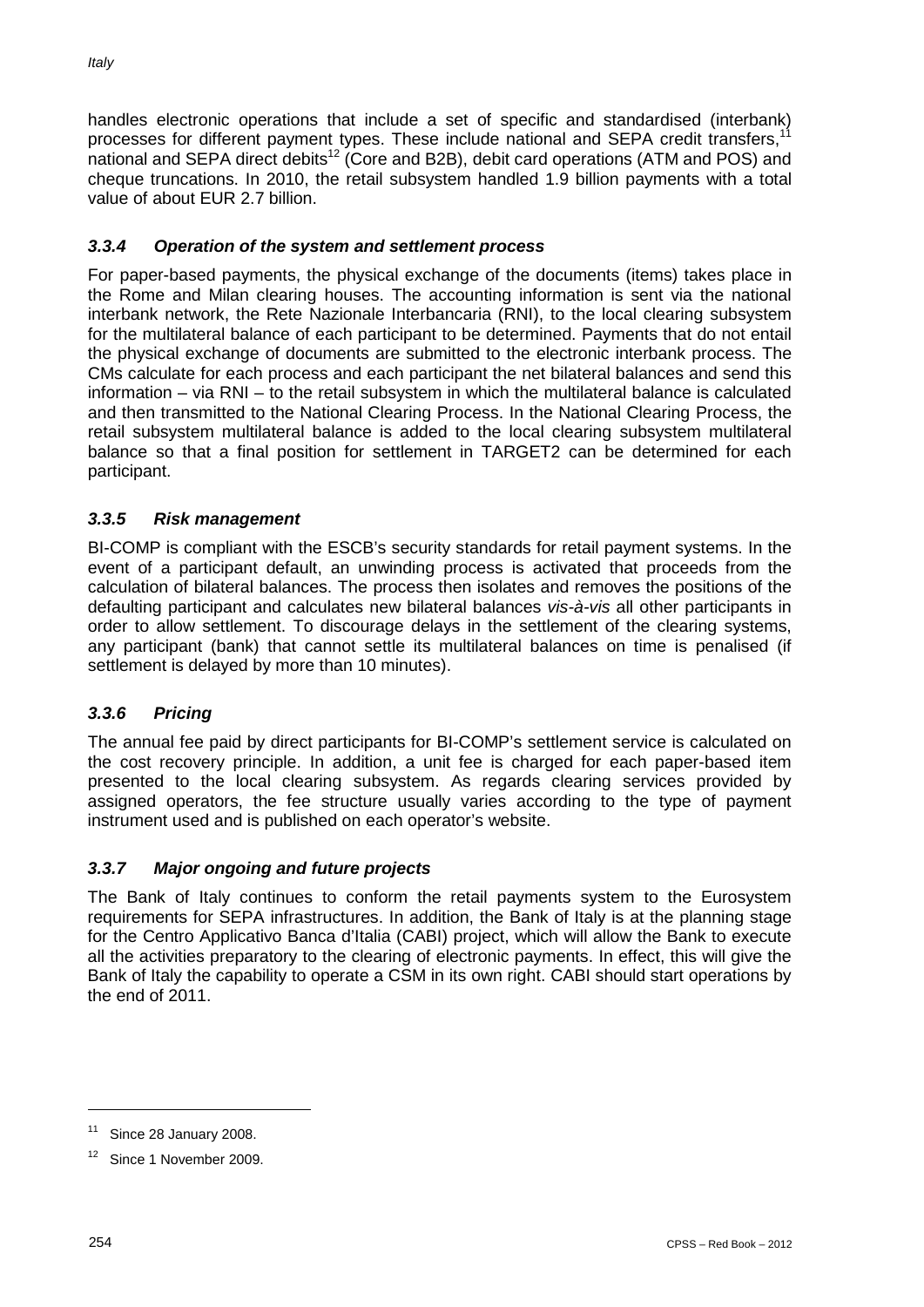# **4. Systems for post-trade processing, clearing and securities settlement**

# **4.1 General overview**

As the CSD through which title to securities is transferred by book entry to the accounts of market participants, the Monte Titoli is responsible for the overall efficiency of the clearing and settlement systems and hence of the Italian securities market.

Trades pending settlement may be backed by a guarantee of final settlement provided by a central counterparty, the Cassa Compensazione e Garanzia (CC&G), at the time of the original transaction.

The Express II securities settlement system provides settlement services on either a gross (transaction by transaction) or net basis (settlement of the balance resulting from the clearing of transactions).

# **4.2 Post-trade processing systems: Monte Titoli's X-TRM**

### *4.2.1 Institutional framework*

Trade confirmation systems are governed by a general regulation issued by the Bank of Italy with the agreement of CONSOB (see the legal provision of 24 December 2010 on the clearing and settlement of transactions involving non-derivative instruments under the CLFI Article 69).

The only trade confirmation system currently in operation in Italy is the X-TRM system, operated by Monte Titoli. This system daily matches and routes both exchange-traded and OTC transactions to central counterparties (CCPs) and settlement services.

# *4.2.2 Participation*

Participation requirements are set out by the relevant security settlement system and/or by the relevant CCP guarantee system. With respect to Italian systems, see Sections 4.3.1.2 and 4.4.1.2 below.

### *4.2.3 Types of transaction*

The X-TRM system manages a wide range of post-trade activities, including the management of settlement instructions, the enhancement and validation of settlement information, the calculation of net balances, the routing of settlement instructions, the management of corporate actions on failing trades and full reporting. The X-TRM system also establishes the bilateral balances between CC&G and LCH.Clearnet SA, the two CCPs participating in the security settlement system, and their counterparties, and sends this information to the settlement services. As part of the London Stock Exchange Group since 2007, Monte Titoli has extended its X-TRM process for matching and addressing contracts to the London Stock Exchange's International Order Book segment and its Electronic Order Book for the UK Retail Bond Market segment.

### *4.2.4 Operation of the system*

The X-TRM system manages the submission of contracts for settlement, on the schedules agreed by intermediaries.

The X-TRM system is available on TARGET business days. Its operating times take into account the operating times of the other systems with which it interacts, ie: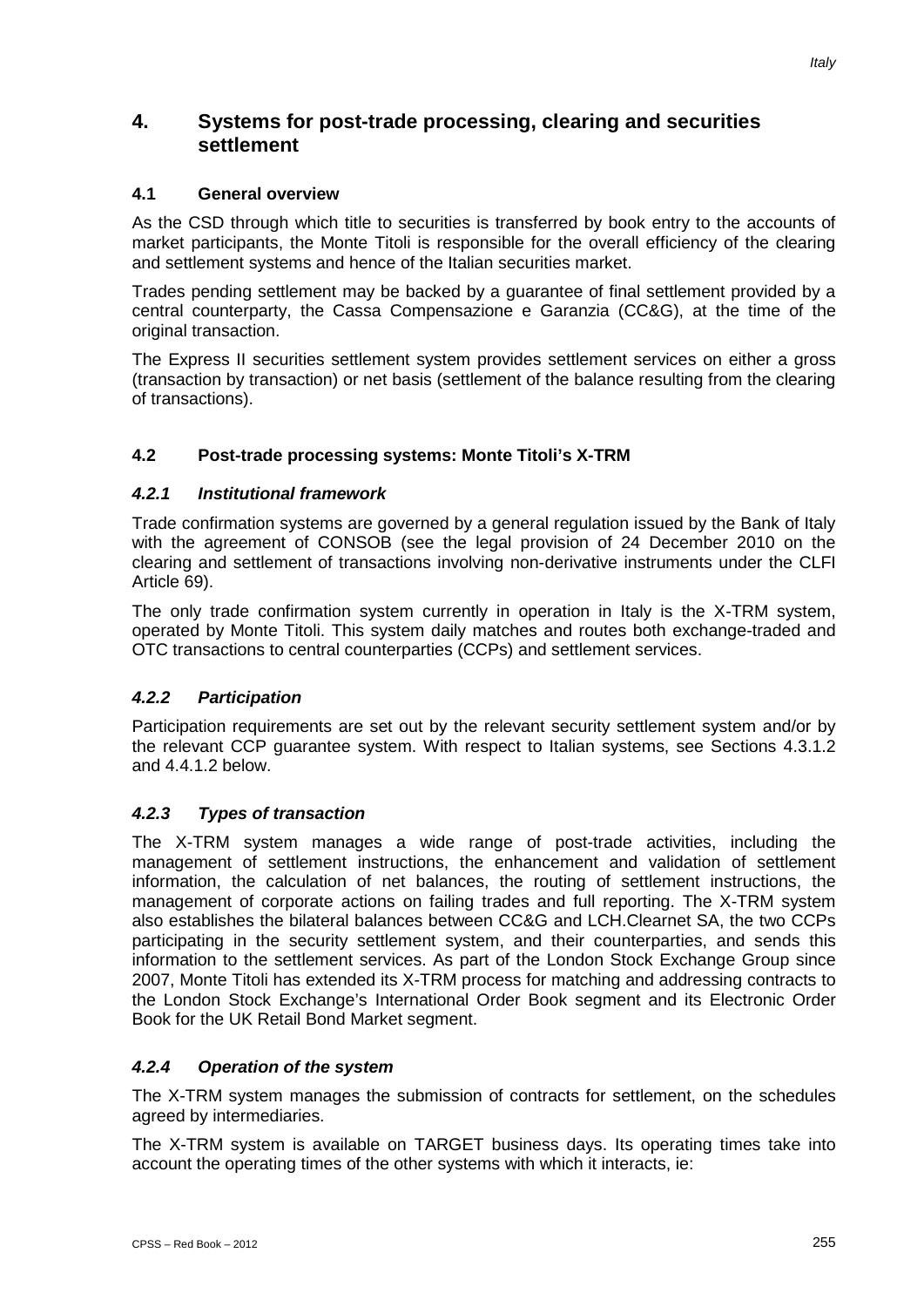the gross cash settlement system (TARGET2).

Transactions subject to deferred settlement may be matched and routed throughout the X-TRM system's business day (07:00–22:30) and transmitted in the early hours of the settlement day. Transactions subject to immediate settlement are immediately matched and routed by the X-TRM system and transmitted before the settlement system's closing time.

For contracts already in the X-TRM system, the transactions to be cleared are batchprocessed on the night before the clearing date. Contracts entered in the X-TRM system with a settlement date on the following day are executed up until the X-TRM system's cut-off time.

The X-TRM system sends instructions to the Express II net settlement process in the form of (i) individual contracts; (ii) bilateral balances from the netting process and forwarded to the X-TRM system; and (iii) bilateral balances from the aggregation of contracts via the intermediation of a CCP, which are automatically calculated by the X-TRM system. This latter process determines the net securities-cash exposure for each participant against the CCP and the general clearing member, as applicable.

Fails and transactions not settled at the end of the Express II net security settlement daytime cycle are transmitted to the X-TRM system and forwarded to the gross settlement process.

The X-TRM system also sends settlement instructions on exchange-traded and OTC transactions to systems other than Express II, currently Euroclear Bank and Clearstream Luxembourg. Intermediaries can execute trades through a foreign settlement system in which they may or may not participate. In the latter case, the settlement is possible through the bridge connecting the two foreign settlement systems.

Participants pay an admission fee on joining and then unit fees on each transaction automatically acquired or manually entered (or cancelled) for matching and routing for domestic settlement. Transactions processed for settlement abroad are subject to additional fees to cover SWIFT charges.

#### **4.3 Central counterparties and clearing systems: the Cassa di Compensazione e Garanzia**

### *4.3.1 Institutional framework*

The general framework for guarantee systems is established by a general regulation issued by the Bank of Italy, with the agreement of CONSOB (see the legal provision of 24 December 2010 on the guarantee systems for transactions involving financial instruments under Articles 68, 69.2 and 70 of the CLFI). The operating rules of the clearing house are approved by the Bank of Italy in agreement with CONSOB after verification that:

- the clearing house fulfils certain requirements (a minimum capital level, as well as rules on accounting and organisational segregation); and
- the company's operational rules comply with official regulations and will assure the system's efficiency, soundness and stability.

The approval of managerial appointments at the clearing house is subject to legal and professional requirements that are set by the Ministry of the Economy and Finance.

Regulation on clearing house services covers risk containment measures, such as the collection of initial margins and, where necessary, intraday margins, as well as the monitoring of members' daily exposures.

CC&G manages the CCP guarantee system in Italy. The CC&G is a company owned by Borsa Italiana and since 2007, after the acquisition by the London Stock Exchange, has formed part of the London Stock Exchange Group.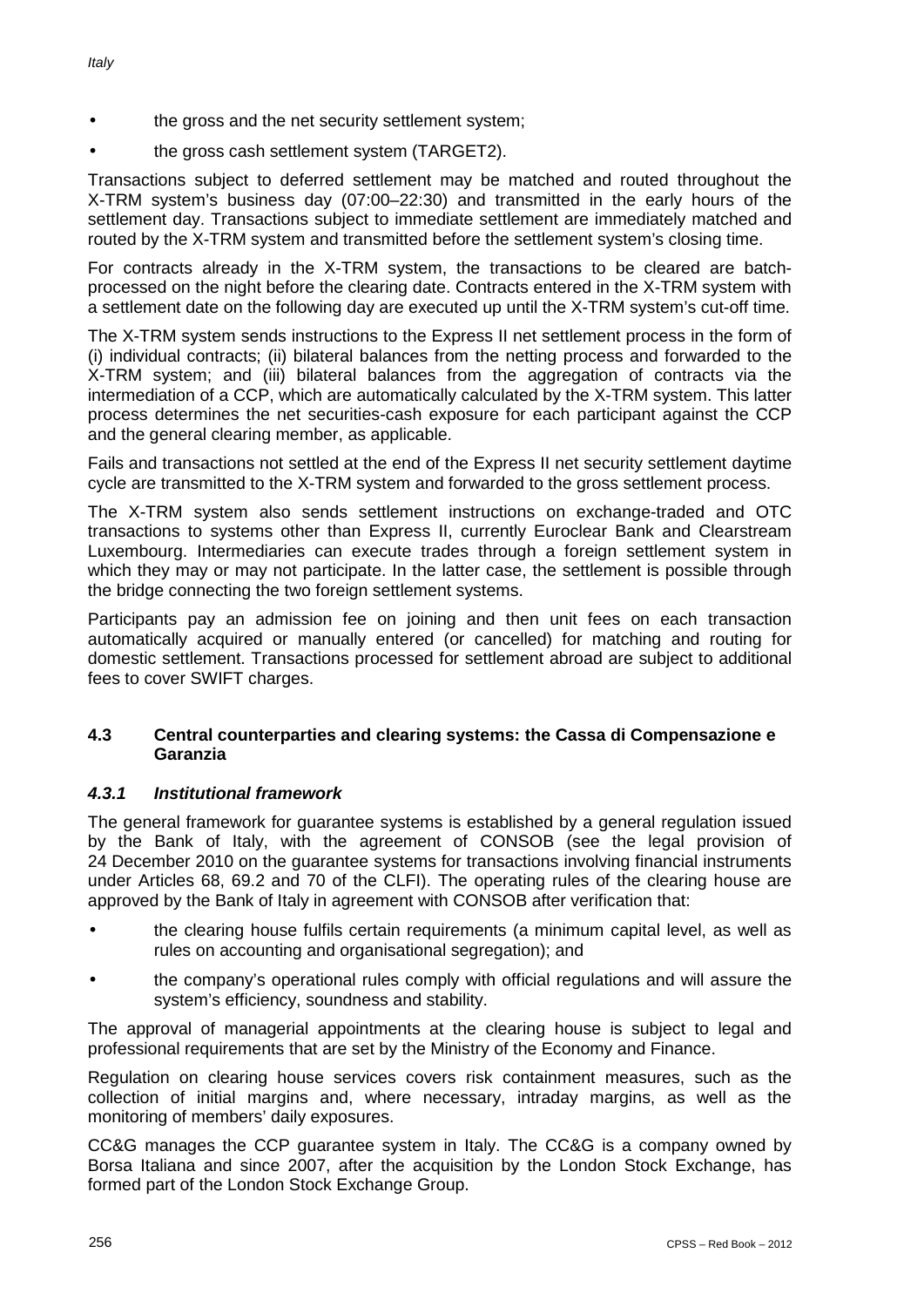# *4.3.2 Participation*

The CC&G's operating rules provide for membership as either a clearing or a non-clearing member.

A clearing member becomes a counterparty to the CC&G. Clearing members are either individual (ICMs) or general clearing members (GCMs). ICMs may clear their own and customers' transactions, whereas GCMs, in addition to proprietary and customer transactions, also clear the contracts of non-clearing members. A non-clearing member (NCM) does not become a CC&G counterparty.

NCMs must be market members and must sign an agreement with a GCM. It is possible for both resident and non-resident institutions to become members of the CC&G. Members include:

- EU and non-EU banks and investment firms authorised to provide investment services in Italy;
- banks and investment firms that provide investment services in Italy subject to mutual recognition;
- other members of the markets guaranteed by the CC&G which, as NCMs, have signed an agreement with a GCM; and
- other entities, such as the Ministry of the Economy and Finance and legal persons, including non-Italian entities, that manage other central counterparty guarantee systems (as special clearing members).

In the course of 2009, the total number of clearing members was 144. At the end of 2009 the Italian Derivatives Market IDEM derivatives segment had 80 participants, the MTA electronic share market 115, the bond segment 21 and IDEX, the Italian derivatives energy exchange and energy futures market 22.

# *4.3.3 Types of transaction*

The CC&G acts as CCP for: (i) the equity and derivatives markets operated by Borsa Italiana; and (ii) the markets regulated and managed by MTS SpA and BrokerTec (exclusively for Italian government bonds).

In 2009, the CC&G introduced a function in IDEX that allows traders to take physical delivery in lieu of cash settlement of the price difference at the expiry of futures contracts.

### *4.3.4 Operation of the system*

The CC&G takes on the counterparty risk from the moment of contract execution, acting as the buyer to every seller and as the seller to every buyer, and guaranteeing final settlement.

The CC&G's activities include forcible execution of contracts that are not settled for lack of securities (buy-ins) or for lack of liquidity (sell-outs) to guarantee the successful completion of transactions when they reach the expiry date set by the market.

### *4.3.5 Risk management*

The CC&G's risk management system is based on multiple levels of protection, which include margins, three default funds and capital requirements for members.

The CC&G monitors clearing members' positions in real time. Initial margins are called on a daily basis to cover the liquidation costs that the CC&G would incur in the event of a member's default if it were forced to close the open positions in the worst possible market scenario, within a maximum price variation range known as the "margin interval". The margin interval, specific for each financial instrument, is periodically reviewed.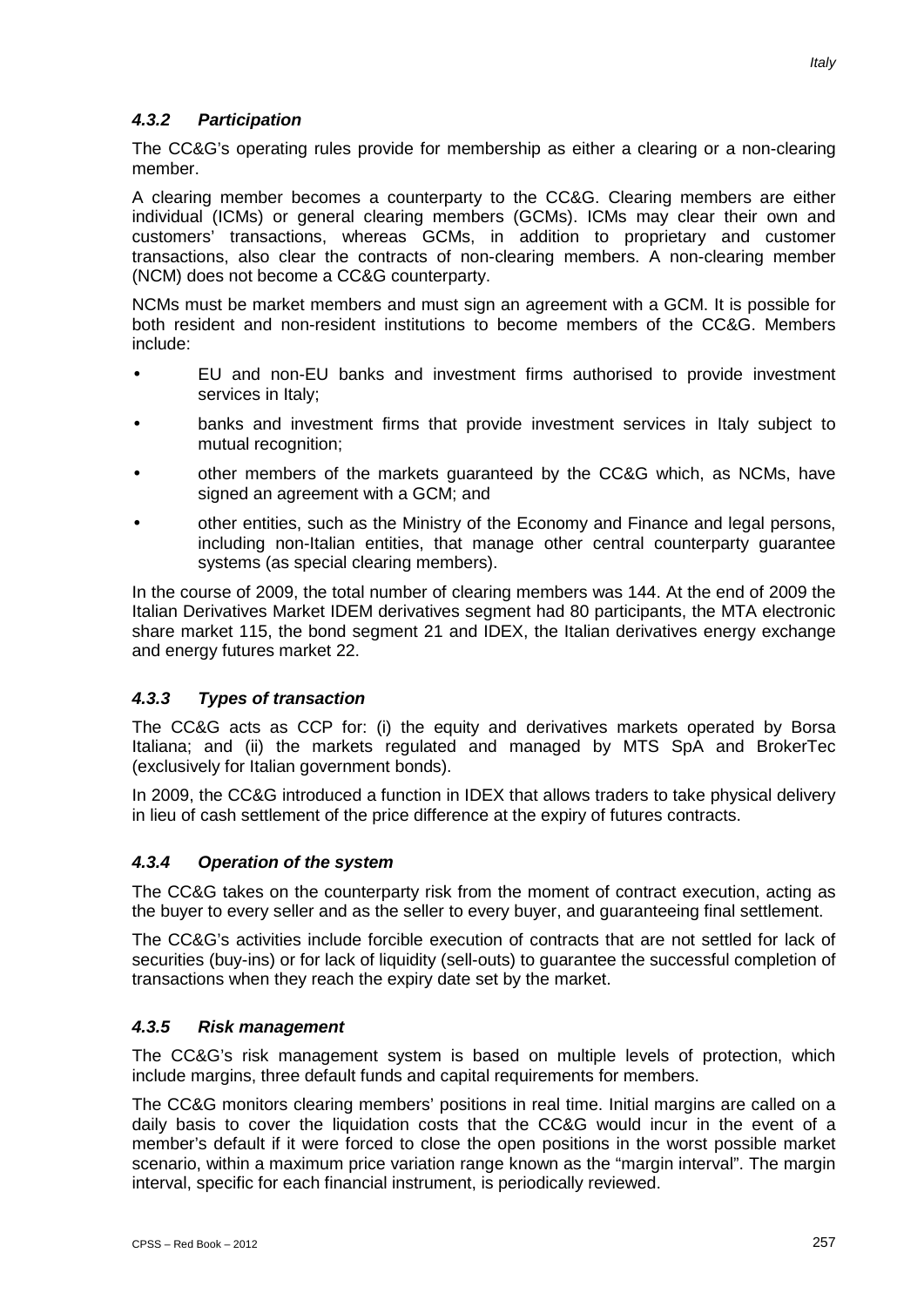Initial margins can be placed in cash (euros) or in euro-denominated securities, which can be MTS-traded Italian, French or German government bonds. Government bonds are marked to market daily at the weighted average MTS market price. Italian government bonds deposited as collateral are grouped in classes of haircut based on their duration; French and German government bonds are grouped according to their time to maturity.

Intraday margins are called by CC&G in the event of sudden sharp price variations or a member's excessive overall risk exposure. Intraday margin is calculated according to the same methodology as the initial margin. Intraday margins must also be deposited in cash (in euros).

The central counterparty service for MTS, provided jointly with LCH.Clearnet SA, contributed about 30% of total margins deposited in 2009. In November 2009, the service was extended to overnight repos, which raised the share of MTS margins in the total to about 50% at the end of the year.

Three default funds exist: one each for the equities and derivatives markets, the energy derivatives market, and the bond market. These cover risks associated with exceptional price/interest rate movements. While margins are intended to cover the risk under normal market conditions, the default funds cover the risk under extreme conditions.

In addition to the above risk control measures, the CC&G specifies financial and operational requirements for its members. The financial requirements are set according to the markets cleared. As far as general clearing members are concerned, capital requirements also depend on the number of non-clearing members they represent.

# *4.3.6 Links to other systems*

The CC&G, LCH.Clearnet SA and MTS SpA agreed in December 2002 to establish a CCP service for Italian government bond transactions executed on MTS Italy and EuroMTS. The service has since been extended to cover BrokerTec.

That agreement states that the use of a CCP by market members is not mandatory. Participants in the MTS and EuroMTS markets can choose between the CC&G's services and those of LCH.Clearnet. In order to give effect to this right of choice, the two CCPs are linked: each CCP is a general clearing member of the other. Both CCPs use the same methods for calculating margins and capital requirements for membership.

In July 2009, the CC&G was granted "recognised overseas clearing house" status by the Financial Services Authority, a prerequisite for performing post-trading services in the United Kingdom.

Since 2010, the CC&G has also provided IT outsourcing for LCH.Clearnet Ltd, the UK central counterparty for the EDX share and bond derivatives exchange of the London Stock Exchange Group.

# *4.3.7 Pricing*

Participants pay an annual membership fee as well as monthly fees on the average daily value of securities deposited as collateral.

A clearing fee is charged for each lot cleared. This fee varies according to the type of contract. Exercise/assignment fees, delivery fees for derivatives, account transfer and account keeping fees are also charged together with periodic fees for margin calculation and the infrastructure used. Additional charges apply to specific events or services (eg fails, buy-ins, historical reporting).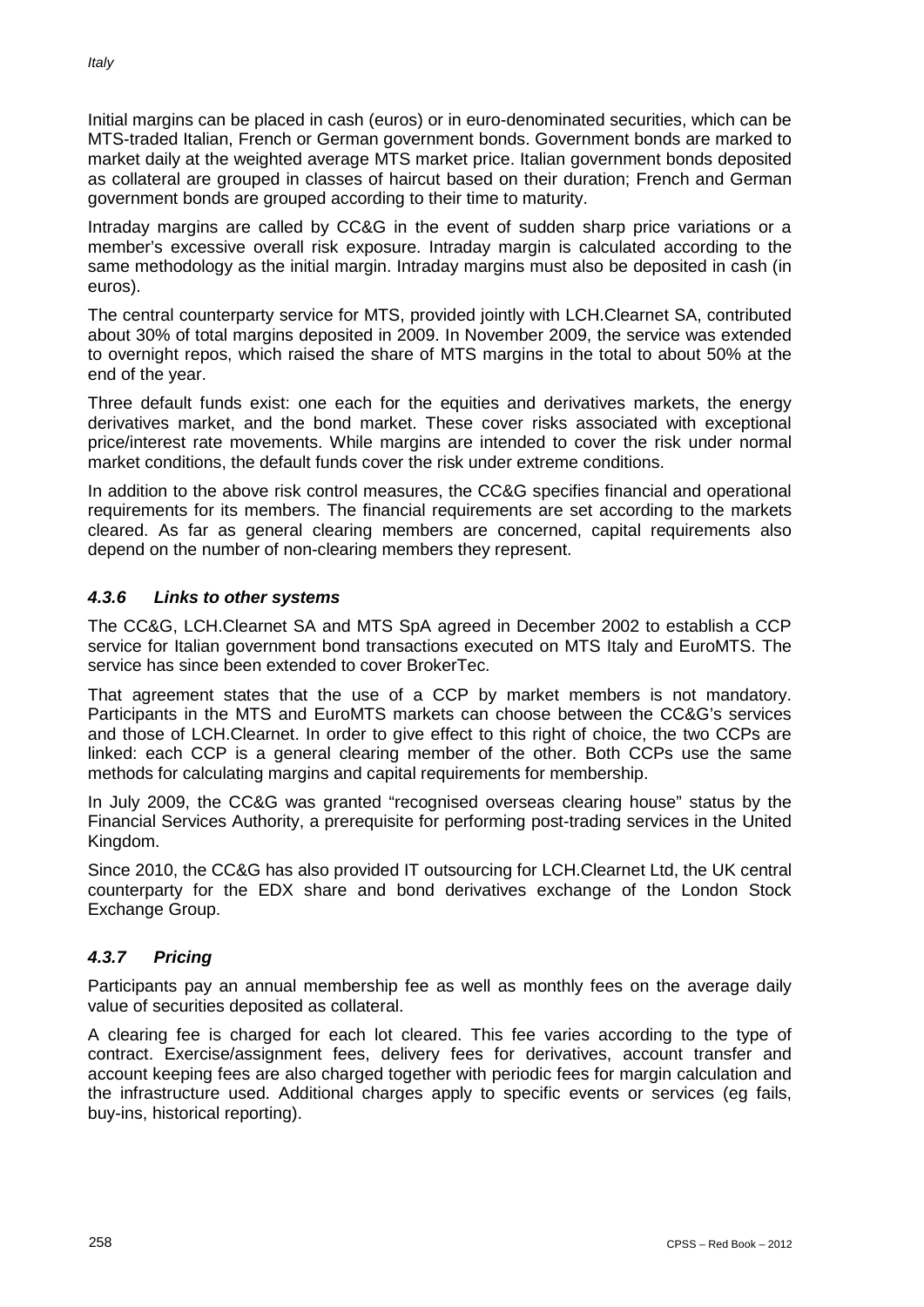### **4.4 Securities settlement systems (SSS): Monte Titoli's Express II**

#### *4.4.1 Institutional framework*

Monte Titoli is a company offering the central custody and administration of transferable securities (shares and bonds), as well as securities settlement services.

Since December 2002, Monte Titoli has been part of the Borsa Italiana Group. After the 2007 merger of Borsa Italiana and the London Stock Exchange, Monte Titoli has been part of the London Stock Exchange Group.

In August 2000, Monte Titoli was authorised by the Italian Ministry of Economy and Finance to manage government bonds, which until then had been managed by the Bank of Italy. The actual transfer of government securities from the Bank of Italy to Monte Titoli took place at the end of 2000. Thus, a single Italian CSD now manages both private and government securities.

Dematerialisation has increased the CSD's importance, as title to securities is now authenticated by means of book entry.

Securities settlement systems are governed by a general regulation issued by the Bank of Italy with the agreement of CONSOB (see the legal provision of 24 December 2010 on the clearing and settlement of transactions involving non-derivative instruments under Article 69 of the CLFI).

In August 1998, the ECB included Monte Titoli in the list of securities settlement systems meeting the standards set by the European Monetary Institute (EMI) for the ESCB's credit operations.

In October 2000, Monte Titoli received authorisation to operate the Express RTGS system, which was upgraded into the Express II system in January 2004.

### *4.4.2 Participation*

A general regulation issued by the Bank of Italy with the agreement of CONSOB establishes categories of participants in the CSD services. Access to settlement services is regulated in Monte Titoli's operating rules, which are issued by and approved by the Bank of Italy in agreement with CONSOB.

Access to the settlement system is restricted to banks and investment firms authorised to provide investment services in Italy (or are permitted to provide such services subject to mutual recognition), asset management companies, other financial intermediaries, Italian stockbrokers, CSDs and other institutions that operate SSS or netting and guarantee systems, and some public entities.

Foreign participants may access the system remotely. In particular, a foreign institution which acts as a CSD or as the operator of an SSS or a guarantee system may participate in the Italian SSS on a remote basis, provided it fulfils the following requirements: (i) it is subject to supervisory measures equivalent to those in force in Italy; and (ii) there is an agreement between the supervisory authorities of Italy and those of the foreign institution's home country concerning the exchange of information and reciprocity.

Participants may clear and settle securities transactions both on their own account and on behalf of other authorised intermediaries. Moreover, participants may either settle their cash positions directly on their TARGET2 accounts or appoint a TARGET2 bank to settle for them.

In December 2009, Monte Titoli had 2,494 members and 2,197 issuers. At the same date, the security settlement system had 112 participants.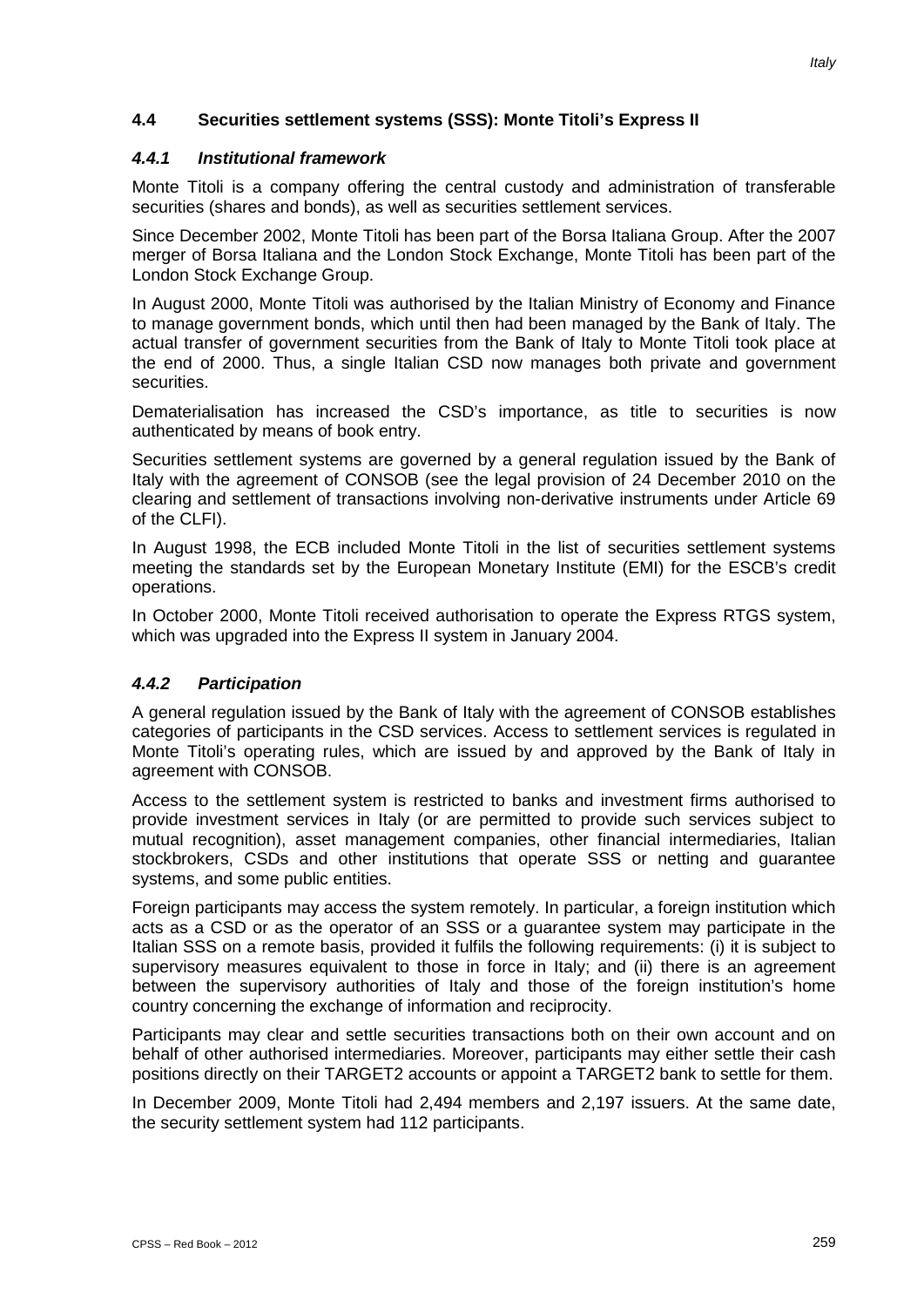# *4.4.3 Types of transaction*

Express II clears and settles the following types of market and OTC transactions:

- outright transactions and repos involving Italian government securities carried out on MTS;
- stock exchange transactions involving equities, corporate bonds and Italian government securities;
- outright and repo transactions involving listed and unlisted securities carried out over the counter; and
- monetary policy operations (in the real-time gross settlement process).

### *4.4.4 Operation of the system and cash leg process*

The Express II system combines the real-time gross settlement process with net settlement functionalities in a single environment. Both the RTGS and net settlement operate on the DVP basis, whereby the cash and securities are settled simultaneously.

The real-time gross settlement process settles, on a gross basis, what is left of the net batches, as well as any transactions submitted to the system by participants.

The settlement process of the securities leg is carried out as follows:

- for every transaction, the system checks the securities account balance of the seller, reserves the securities and sends information to TARGET2 for the cash settlement; and
- if the securities are not available on the seller's account, the system starts the queue management process. Queued transactions are periodically processed in the following order of priority: monetary policy operations; priority input by the intermediary; matching time (FIFO); and stock-building on the seller's securities account (FAFO).

The settlement stages of the cash leg are as follows:

- TARGET2 checks the cash account balance of the buyer, settles the cash leg and sends information to the SSS, which settles the securities leg using the reserved securities; and
- if funds in the cash account are not available, payments are queued.

Transactions concluded on regulated markets are always sent to the net component of Express II and are settled on a rolling basis (T+3 for outright transactions, while for repo transactions the settlement lags are as follows: T+0 for overnight transactions; T+1 for "tomorrow next" transactions; and T+2 for all other transactions). In 1999, the option to settle with same-day value (T+0) was introduced for repo transactions involving government securities ("overnight repo"). The time lag for same-day settlement has now been extended owing to the RTGS component of Express II.

Transactions concluded on the OTC market can be sent either to the net settlement component or to the RTGS component and are settled with the settlement lag agreed between the parties.

Express II has two net settlement batches: an overnight batch and a daylight batch.

The net settlement process is activated only if cash and securities are available. The intermediaries advise the quantity of cash to be reserved for the overnight cycle to the TARGET2 system by indicating the maximum amount to be set aside as reserve (this may have a "default" value or may be specified each time). This instruction is sent to the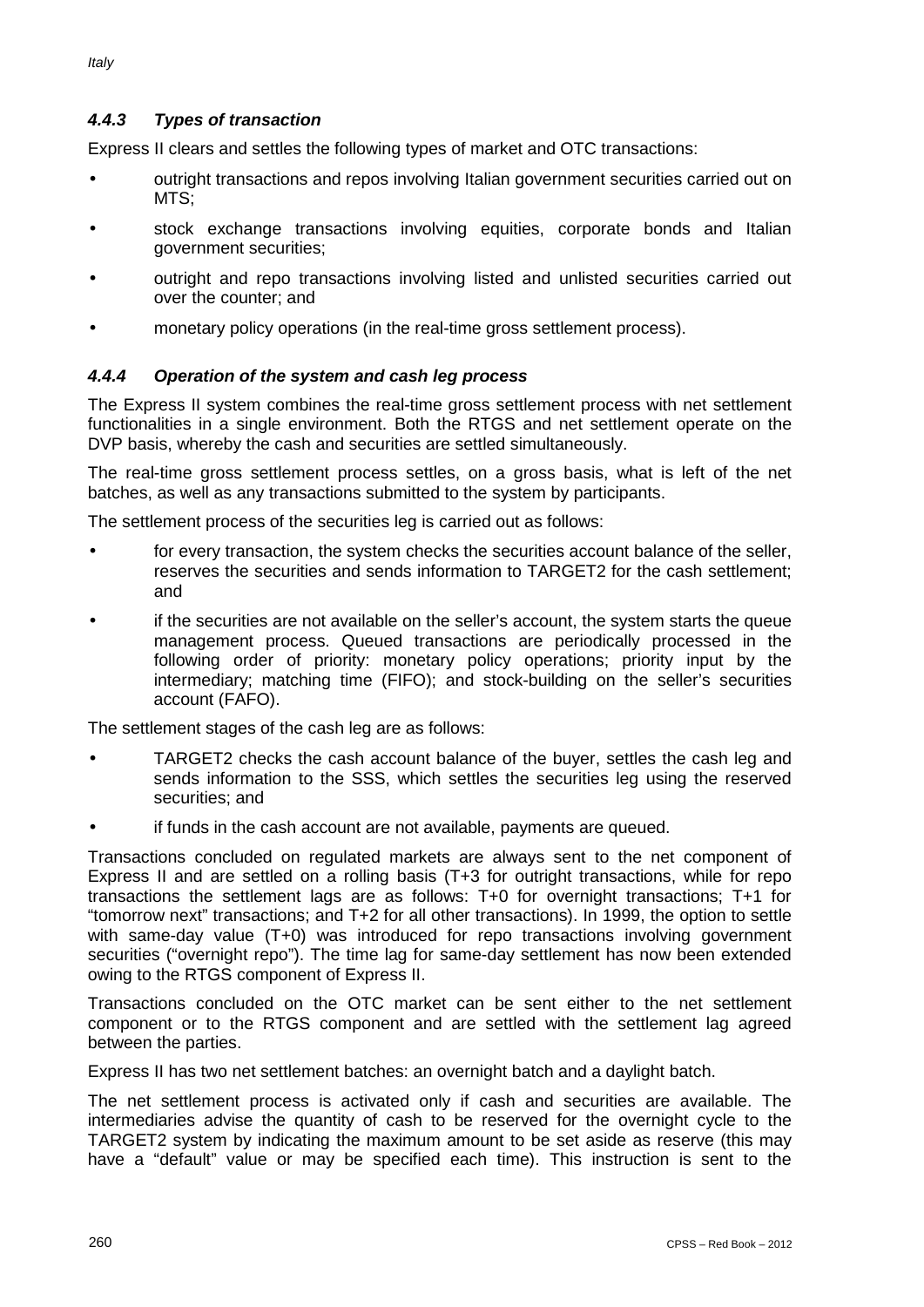TARGET2 system by the participants directly at the time of their admission and may be subsequently varied.

If the participant does not have sufficient securities or cash and is not eligible for securities lending or intraday liquidity, the transaction will be excluded from the netting batch. The transaction will be excluded during the optimisation process on the basis of an algorithm that identifies the maximum amount of transactions that can be settled taking into account the securities and cash on hand.

During the overnight cycle, the liquidity reserve can be increased by the amounts resulting from coupons and redemptions of government securities and, if necessary, by the granting of additional automatically collateralised intraday liquidity. Self-collateralisation allows the securities deriving from the settlement process to be used as collateral for the liquidity obtained from intra-day advance facilities. The self-collateralisation process is based on the profiles sent by payers at the time of firm collateralisation.

Having established the availability of securities and cash, the cash multilateral net balances resulting from the overnight clearing process are settled through TARGET2 at the start of the business day; simultaneously the securities multilateral net balances resulting from the overnight clearing process are settled in the CSD's accounts. Transactions that are not covered by the securities or cash are set aside and placed in the subsequent daylight net settlement batch; if there is still a shortage of securities and/or cash, the transactions will be forwarded to the RTGS component.

At the end of 2009, the face value of instruments in custody amounted to EUR 2,537 billion and their market value to EUR 2,825 billion. At the same date, the volume of payments amounted to more than 106,000 a day with a total value of EUR 178 billion.

# *4.4.5 Risk management*

A regulation issued by the Bank of Italy with the agreement of CONSOB establishes general risk management criteria for securities settlement.

Specific risk management measures must be adopted, such as intraday finality, a queuing mechanism, and a reduction in the time between the collection of data on transactions and the settlement of those transactions. Minimum requirements for risk containment and settlement finality must also be met. Moreover, operating hours must be consistent with those of TARGET2.

The Express II process and the CDS's account structure allow intermediaries' proprietary positions to be completely segregated from those of their customers. It also allows settlement banks to manage the securities positions of each of their institutional customers separately, thus avoiding the risk of commingling.

Monte Titoli participants may also settle their cash positions indirectly, through a settling bank; Express II offers cap management mechanisms to settling banks to help them keep their funds exposure under control.

### *4.4.6 Links to other systems*

The settlement of securities takes place by book entry on the securities accounts held by participants at Monte Titoli, and the settlement of cash is carried out in central bank money through a real-time link to the TARGET2 system.

# *4.4.7 Pricing*

Fees are charged individually on market or OTC transactions sent to the overnight net settlement batch, as well as on bilateral balances, whether or not these are guaranteed by a CCP. Higher fees are charged on transactions that fail the overnight settlement and go to the